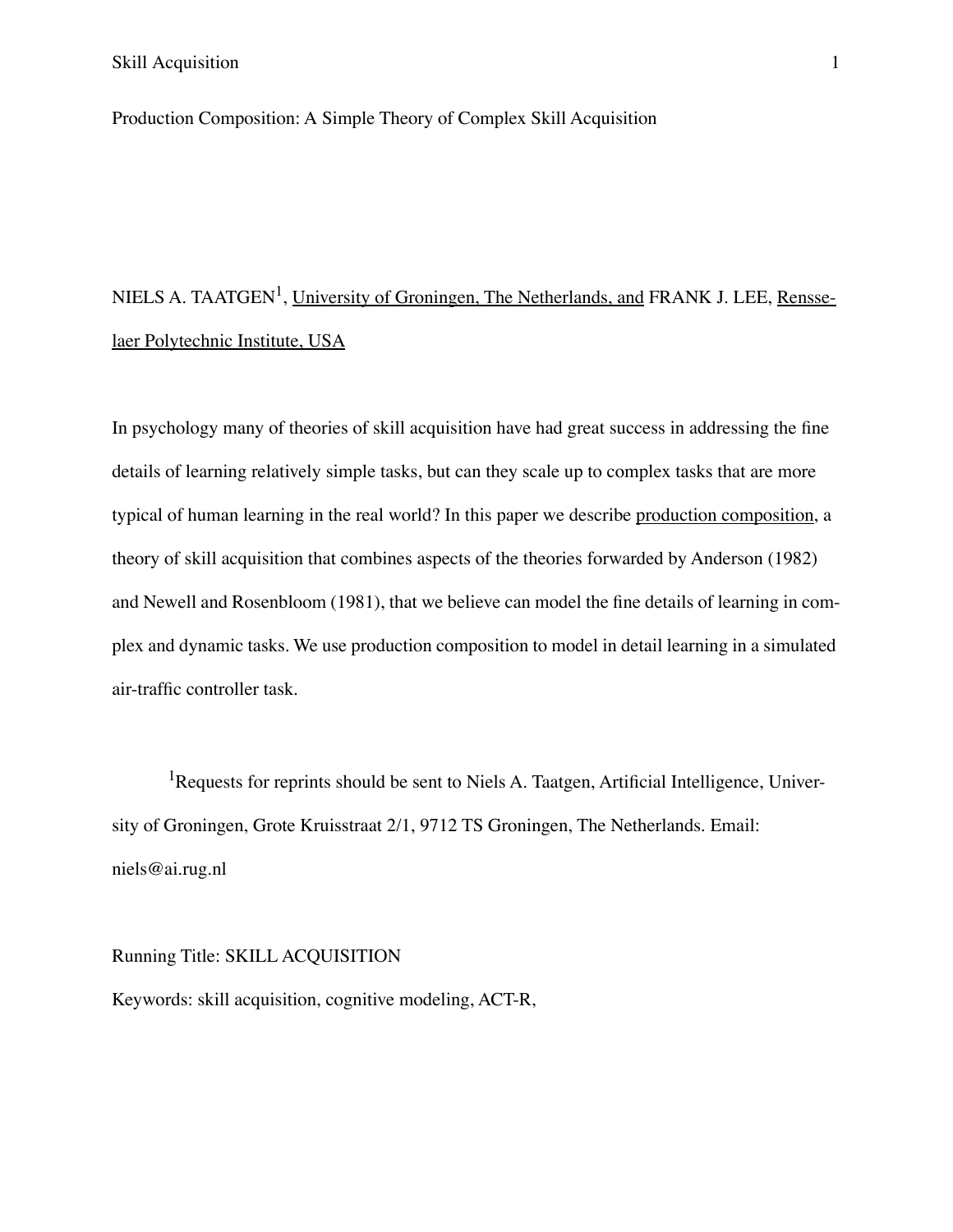#### INTRODUCTION

From controlling air-traffic to operating nuclear power plants, researchers in human factors have accumulated extensive empirical knowledge on human performance in complex and dynamic tasks. However development of detailed computational models that can explain how people are able to problem solve and learn such tasks has lagged behind. One reason is that most researchers have focused on developing computational models of learning simple tasks, while very few researchers have attempted to develop models of skill development in complex and dynamic tasks. Although we have gained deep insights from studying simple tasks, in order to move toward a complete theory of skill acquisition we need to develop and test our model against complex and dynamic tasks that are more typical of human learning in the real world. Toward this goal, we describe production composition, a theory of skill acquisition that combines aspects of theories proposed by Anderson's (1982) and Newell and Rosenbloom's (1981). We use production composition to develop a detailed model of learning in a simulated air-traffic control task. Production composition

Skill acquisition is usually characterized as going through three stages: the cognitive stage, the associative stage, and the autonomous stage (Fitts, 1964). The three stages can be characterized as moving from conscious processing, slow and error-prone to unconscious processing, fast and error-free. Anderson (1982) explained these three stages in terms of a transition from declarative knowledge to procedural knowledge. In the cognitive stage knowledge is declarative and needs to be interpreted. Interpreting knowledge is slow and may lead to errors if the relevant knowledge cannot be retrieved at the right time. Procedural knowledge on the other hand is compiled and therefore fast and free of errors and is associated with the autonomous stage. The asso-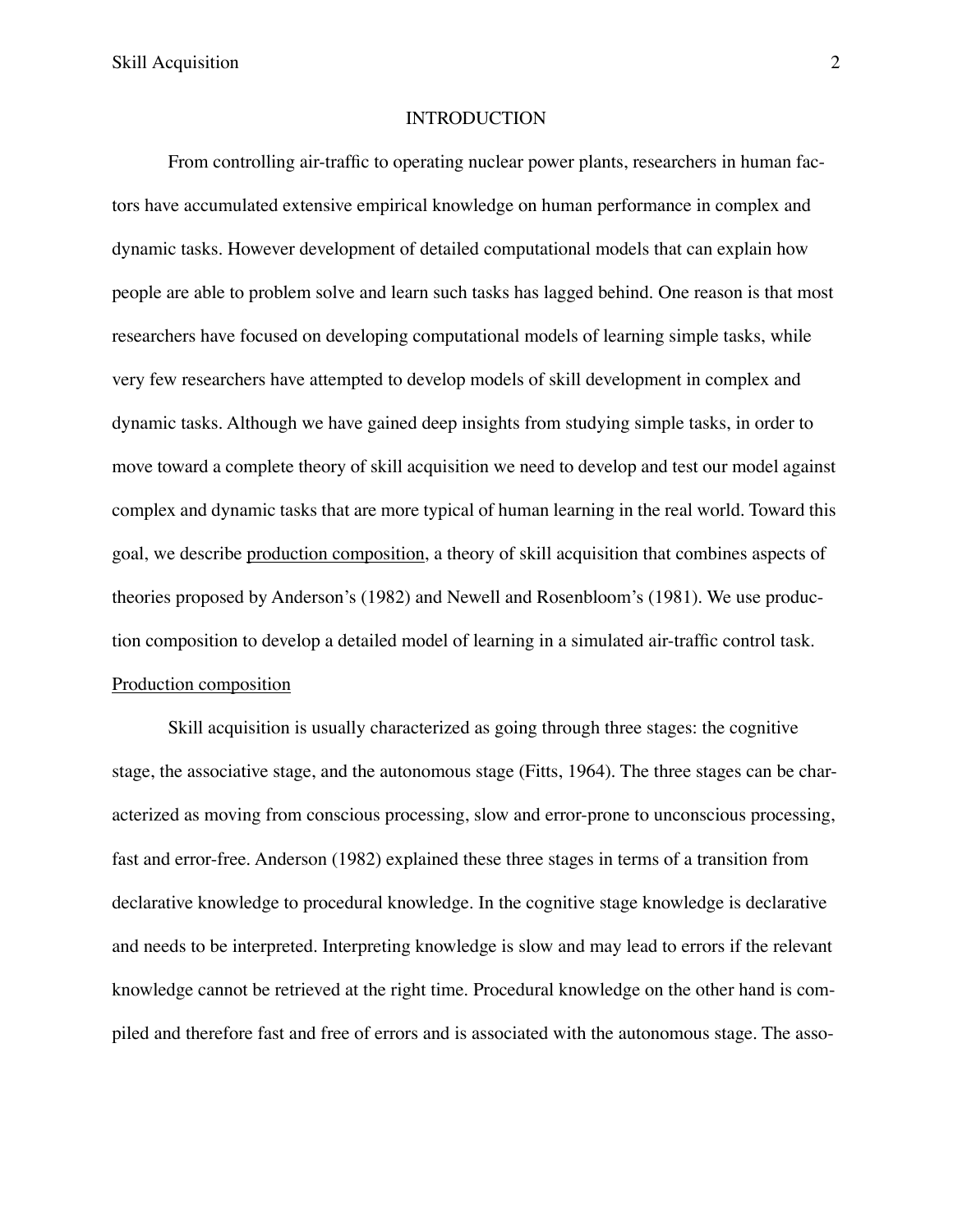ciative stage is a transitional stage during which knowledge is partly declarative and partly compiled.

Newell and Rosenbloom (1981) proposed an alternate theory of skill acquisition called chunking that became an important component of the Soar cognitive architecture (Newell, 1990). Within Soar, skill acquisition process is carried out by combining production rules and by converting the current goal context into new, more specialized rules. These specialized rules summarize all the processing required to achieve a specific subgoal. If Soar later encounters a similar problem, it no longer needs a separate subgoal to process it. Instead it can use the learned rule to solve it in a single step.

Production composition incorporates aspects of both Anderson's and Newell and Rosenbloom's account of skill acquisition. It involves both the compilation of declarative knowledge into procedural knowledge and the combination of multiple production rules into new single rules. Production composition has already been successfully used to model inflection of the English past tense (Taatgen & Anderson, submitted) and the German plural (Taatgen, 2001b), and strategy development in the balanced-beam task (van Rijn, van Someren & van der Maas, submitted). We use production composition to develop a detailed computation model of learning in the Kanfer-Ackerman Air Traffic Controller (KA-ATC) Task (Ackerman, 1988; Ackerman & Kanfer, 1994). We are using the KA-ATC task, because while it is a reasonably complex task that simulates dynamic aspects of real air traffic control (e.g., planes lose fuel and weather conditions change), it is simple enough to be tractable for study. In addition, Ackerman has collected data from over 3500 subjects on the KA-ATC task and has made them available on a CD-ROM (Ackerman & Kanfer, 1994) to the Office of Naval Research (ONR).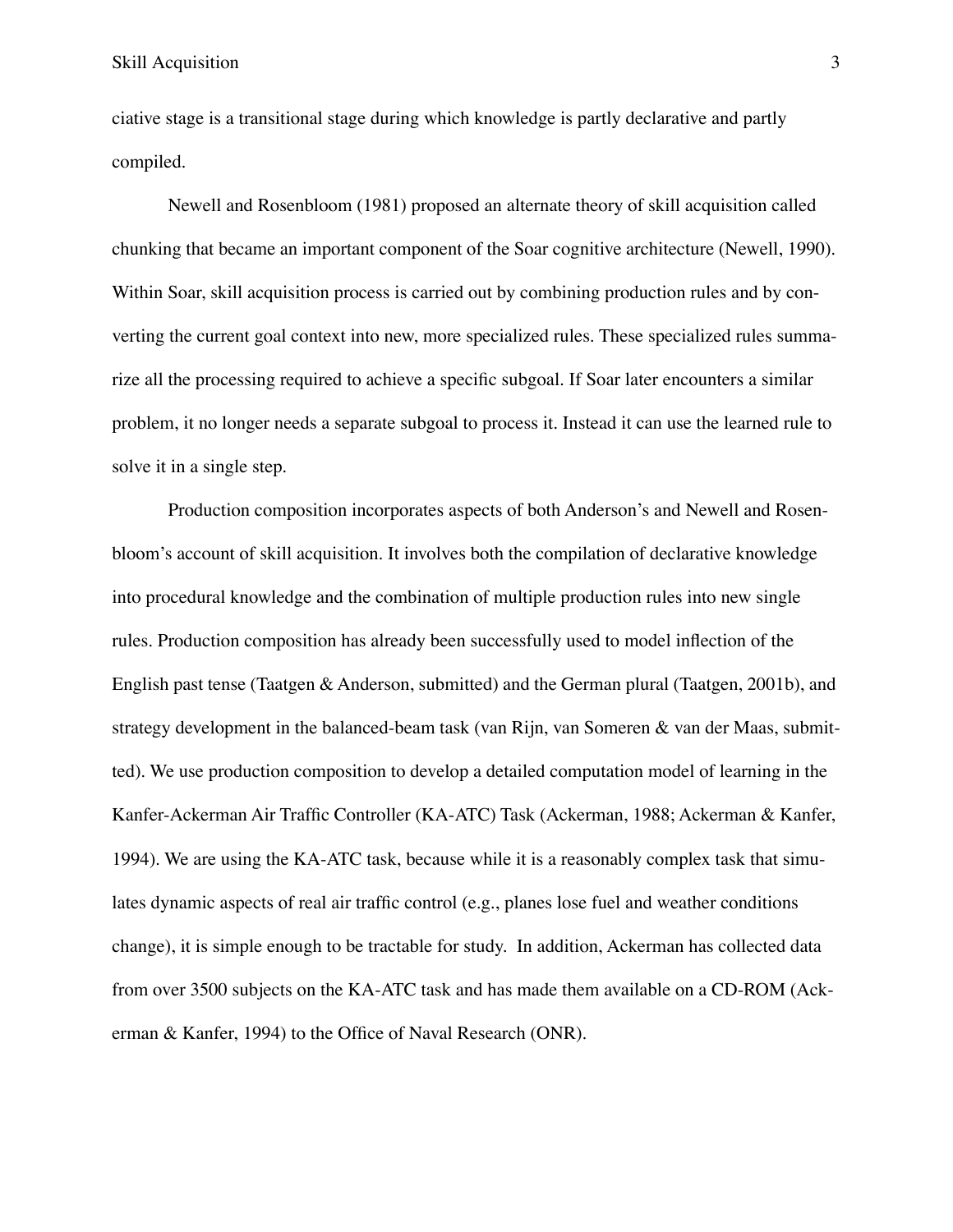Skill Acquisition 4

#### THE TASK

The KA- ATC task is composed of the following elements displayed on the screen: (a) 12 hold positions, (b) 4 runways, (c) information on current score, landing points, penalty points, conditions of the runways, and wind direction and speed, (e) a queue of planes waiting to enter the hold, and (f) 3 message windows, 1 for notifying of weather changes, 1 for providing feedback on errors, and 1 for displaying of the rules of the task in response to information requests by the participants. The 12 hold positions are divided into 3 levels corresponding to altitude, with hold level 3 being the highest and hold level 1 being the lowest. A typical display of the KA-ATC task is presented in Figure 1.

Six rules govern participant's actions in this task: (1) Planes must land into the wind, (2) Planes can only land from hold level 1, (3) Planes can only move 1 hold level at a time, but to any open position in that level, (4) Ground conditions and wind speed determine the runway length required by different plane types. In particular, 747's always require long runways, DC10's can use short runways only when runways are dry or wet, and wind speed is less than 40 knots, 727's can use short runways only when the runways are dry or wind speed is 0-20 knots, and PROP's can always use short runways, (5) Planes with less than 3 minutes of fuel remaining must be landed immediately, and (6) Only one plane at a time can occupy a runway.

Participants can execute three actions in this task: (a) they can accept a plane from the queue into an open hold-position, (b) they can move a plane between the three hold-levels, and (c) they can land a plane on a runway. They can accomplish these actions by using four keys: the Uparrow and the Down-arrow keys, ↑ and ↓; the F1 function key, **F1**; and the Enter key, ↵. They can move the cursor up and down the hold-positions and the runways using the  $\uparrow$  key and the  $\downarrow$  key. They can accept a plane from the queue into an open hold-position using the **F1** key. And, they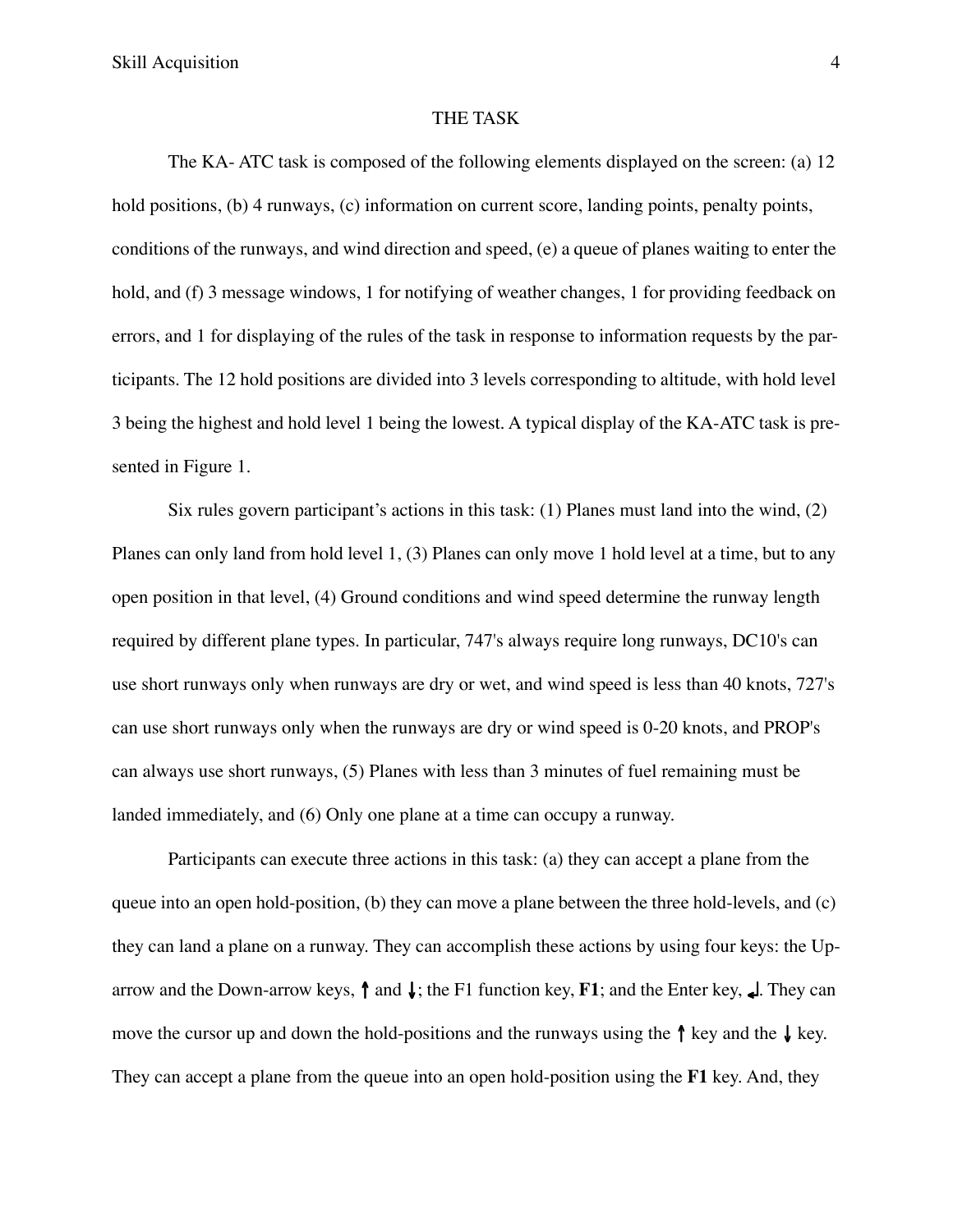can select a plane in the hold, place a selected plane in an open hold-position (either from the queue or from another hold-position), or land a plane on a runway using the ↵ key. In addition, participants can press the number keys **1** - **6** to examine the rules 1 - 6 any time during the task. They are given 50 points for landing a plane, penalized 100 points for crashing a plane, and penalized 10 points for violating one of the six rules. A plane crashes when the fuel-level of a plane falls to 0 minutes. Planes are added to the queue approximately every 7 seconds and it takes 15 seconds for a plane to clear a runway. Once planes enter the hold position from the queue, they have between 4 - 6 minutes of fuel and begin to lose fuel in real time. In Ackerman (1988), participants performed in the fair-weather condition where the wind speed was fixed to  $0 - 20$  knots and the runway condition was fixed to DRY. Under this condition, Rule 4 simplifies to the rule that all planes, except 747s, can land on the short runway.

Lee and Anderson (2000) developed a model of expert performance in the KA-ATC task using ACT-R/PM (Byrne & Anderson, 1998) cognitive architecture. In their model, Lee and Anderson showed that expertise in the KA-ATC task require a substantial degree parallelism between cognition, perception, and action. Indeed, as people become skilled in the KA-ATC task, their performance was largely limited by the constraints on the motor system. In addition, Taatgen (2001a) developed an ACT-R model of the impact of individual differences on performance and learning speed. By manipulating ACT-R parameters corresponding to working memory capacity, speed of production composition and psychomotor speed, he found the same pattern of correlations between individual differences and performance as Ackerman (1988) found in his empirical analysis. The model we present in this paper builds on the model described in Taatgen (2001a). In the current model, we account for perceptual and motor interaction with the interface and build on the task analysis of the KA-ATC task by Lee and Anderson (2001).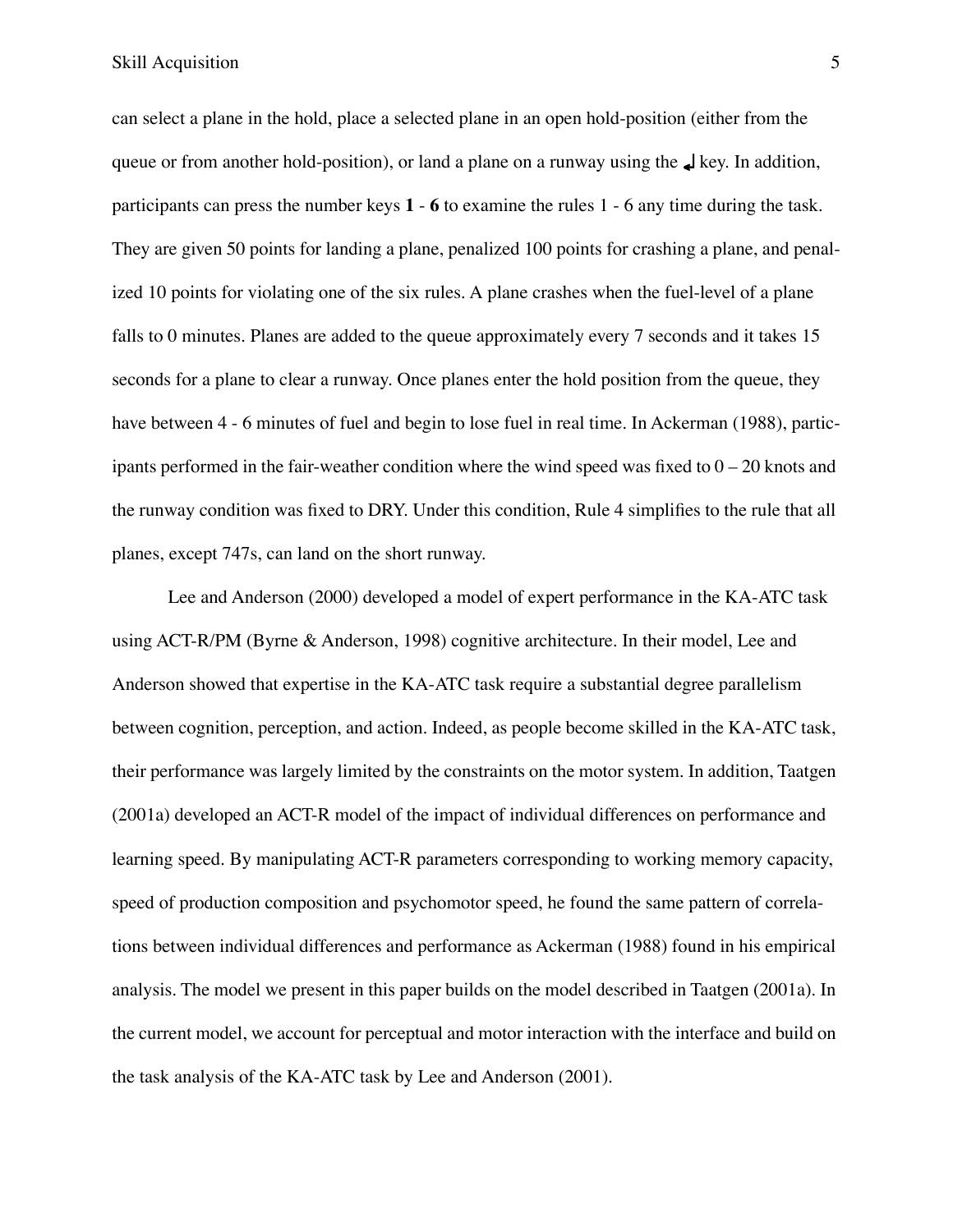#### Task Analysis

Figure 2 illustrates Lee and Anderson's (2001). decompositional task-analysis of the KA-ATC task. The task analysis is based on Card, Moran, and Newell (1983) method of unit task analysis in which a task is decomposed into increasingly specific goals, all the way down to the keystroke level of elementary cognitive and perceptual-motor goals. As can be seen in Figure 2, the KA-ATC task can be decomposed into 3 unit-tasks. They are (a) moving a plane between the hold-levels, (b) landing a plane on a runway, and (c) getting a plane from the queue into a holdposition. As Figure 2 further illustrates each unit-task can be decomposed into a number of functional-level goals. For instance the unit-task of landing a plane involves (1) finding a plane to land, (2) moving to the plane, (3) selecting the plane, (4) finding a runway to land, (5) moving to the desired runway, and (6) landing the plane. Each of these functional-level goals involves a number of keystroke-level goals, including a sequence of shifts of attention across the screen, encoding of information on the screen, and a keystroke to effect the desired action.

#### THE MODEL

The model of the KA-ATC task is based on the ACT-R cognitive architecture (Anderson  $\&$ Lebiere, 1998). In particular, we use version 5.0 of the architecture, which incorporates many new theoretical elements including the perceptual motor extension described in Byrne & Anderson (1998). First we give an overview of the architecture after which we will proceed to discuss the model. We then proceed to discuss in more detail some aspects of ACT-R that are particularly important for our model.

#### An overview of the ACT-R architecture

The theoretical foundation of the ACT-R architecture is rational analysis of human cognition (Anderson, 1990). According to rational analysis, each component of the cognitive system is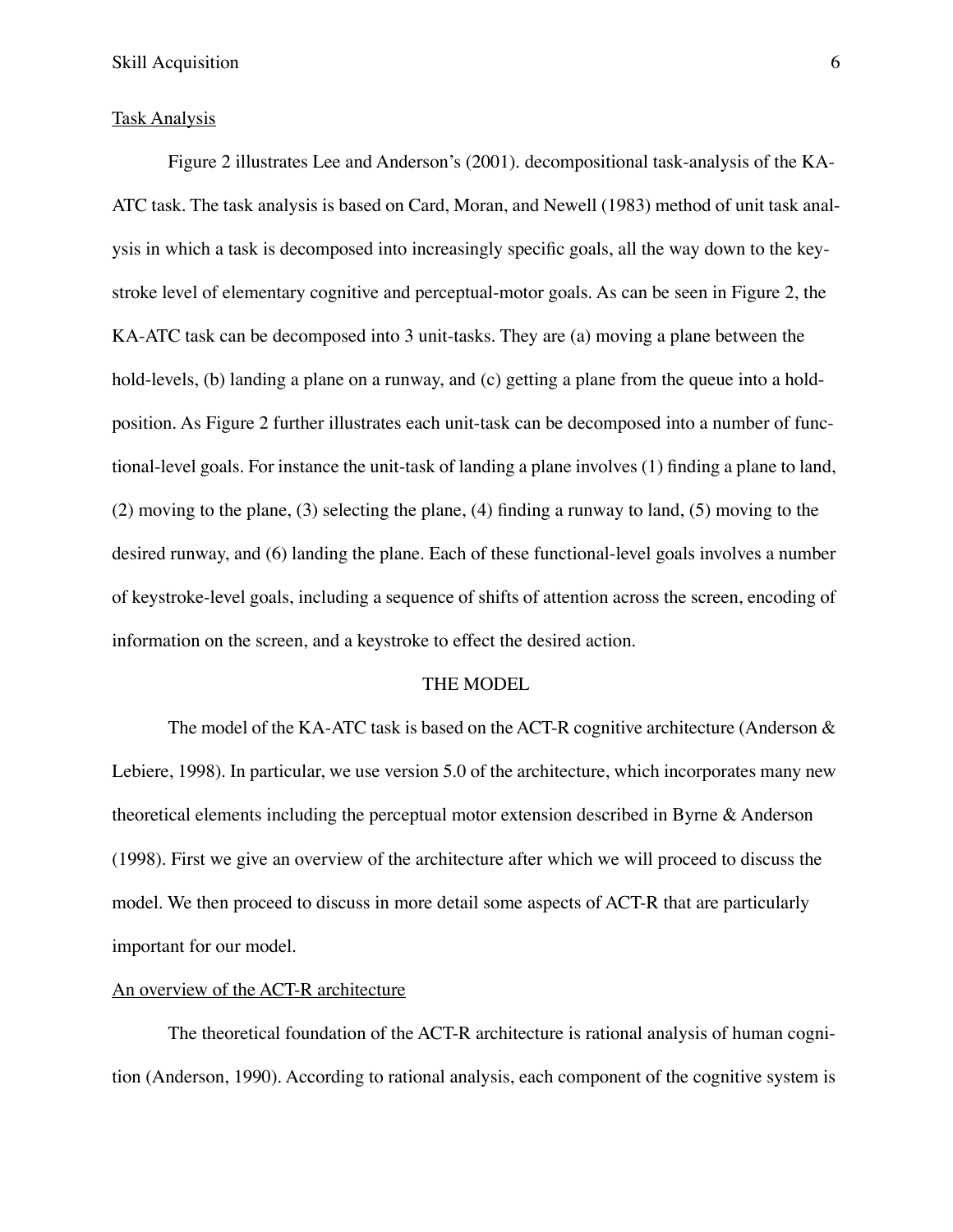optimized with respect to the demands from the environment given its computational limitations. The main components in ACT-R are a declarative (fact) memory and a production (rule) memory. ACT-R is a hybrid architecture in that it has both symbolic and sub-symbolic aspects. We describe these components informally. Further details about the ACT-R architecture can be found in Anderson and Lebiere (1998).

Items in declarative memory, called chunks, have different levels of activation to reflect their use: chunks that have been used recently or chunks that are used very often receive a high activation. This activation decays over time if the chunk is not used. In addition, chunks cannot act by themselves; they need production rules for their application. In order to use a chunk, a production rule has to be invoked to retrieve it from declarative memory and another rule to do something with it. Since ACT-R is a goal-driven theory, chunks are always retrieved to achieve some goal. In the context of the KA-ATC task there are several goals. While only one goal can be active at a time, a model may consist of elaborate strategies to switch between these goals. One of the goals may be to land a plane for which it may be necessary to hand over the control to a lowerlevel goal, e.g. a goal to move the arrow on the screen to the desired plane.

The behavior of production rules is also governed by the principle of rational analysis. Each production rule has a real-valued quantity associated with its expected outcome. Expected outcome is calculated from estimates of the cost and probability of reaching the goal if that production rule is chosen. The unit of cost in ACT-R is time. ACT-R's learning mechanisms constantly update these estimates based on experience. If multiple production rules are applicable for a certain goal, the production rule is selected with the highest expected outcome.

In both declarative and procedural memory, selections are made on the basis of some evaluation, either activation or expected outcome. This selection process is noisy, so the item with the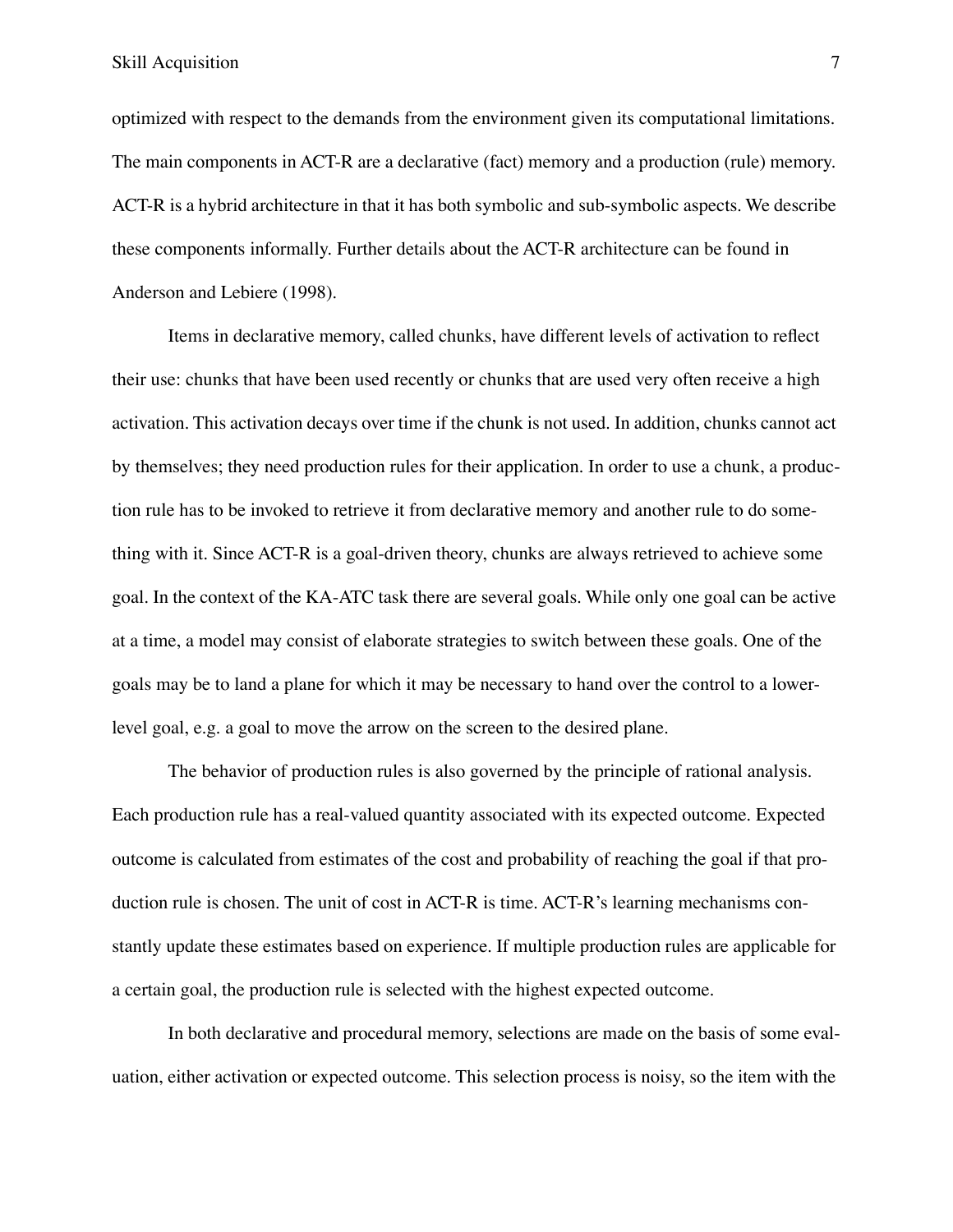Skill Acquisition 8

highest value has the greatest probability of being selected but other items get opportunities as well. This may produce errors or suboptimal behavior but also allows the system to explore knowledge and strategies that are still evolving. In addition to the learning mechanisms that update activation and expected outcome, ACT-R can also learn new chunks and production rules. New chunks are learned automatically: each time a goal is completed it is added to declarative memory. If an identical chunk is already present in memory, both chunks are merged and their activation values are combined. Chunks acquired through perception, information on the screen for example, are also stored. New production rules are learned on the basis of specializing and merging existing production rules. Since this process is quite crucial in our model we will examine it in more detail later on.

#### Description of the model

The basis for the model is the idea that instructions are represented in declarative memory and need to be retrieved and interpreted. The production rules that interpret the declarative instructions are not task-specific and can be used for other tasks as well. The declarative representation that is used in our model is a mixture of ideas expressed by Taatgen (1999) and by Anderson (2000). The declarative representation is organized at two levels: the level of goals, and the level of individual steps that have to be taken within a goal. The individual steps for a goal are organized sequentially. For example, to land a plane, the instruction is to first scan hold-level 1 to see whether there are any planes, then to scan the wind direction and then to scan the occupancy of the two runways that are in the direction of the wind. Based on this information, another goal is selected: if both runways are occupied or there is nothing in hold-level 1, a goal is selected to move a plane from hold-level 2 to hold-level 1. If only the short runway is free, a goal that searches for a non-747 in hold-level 1 is selected.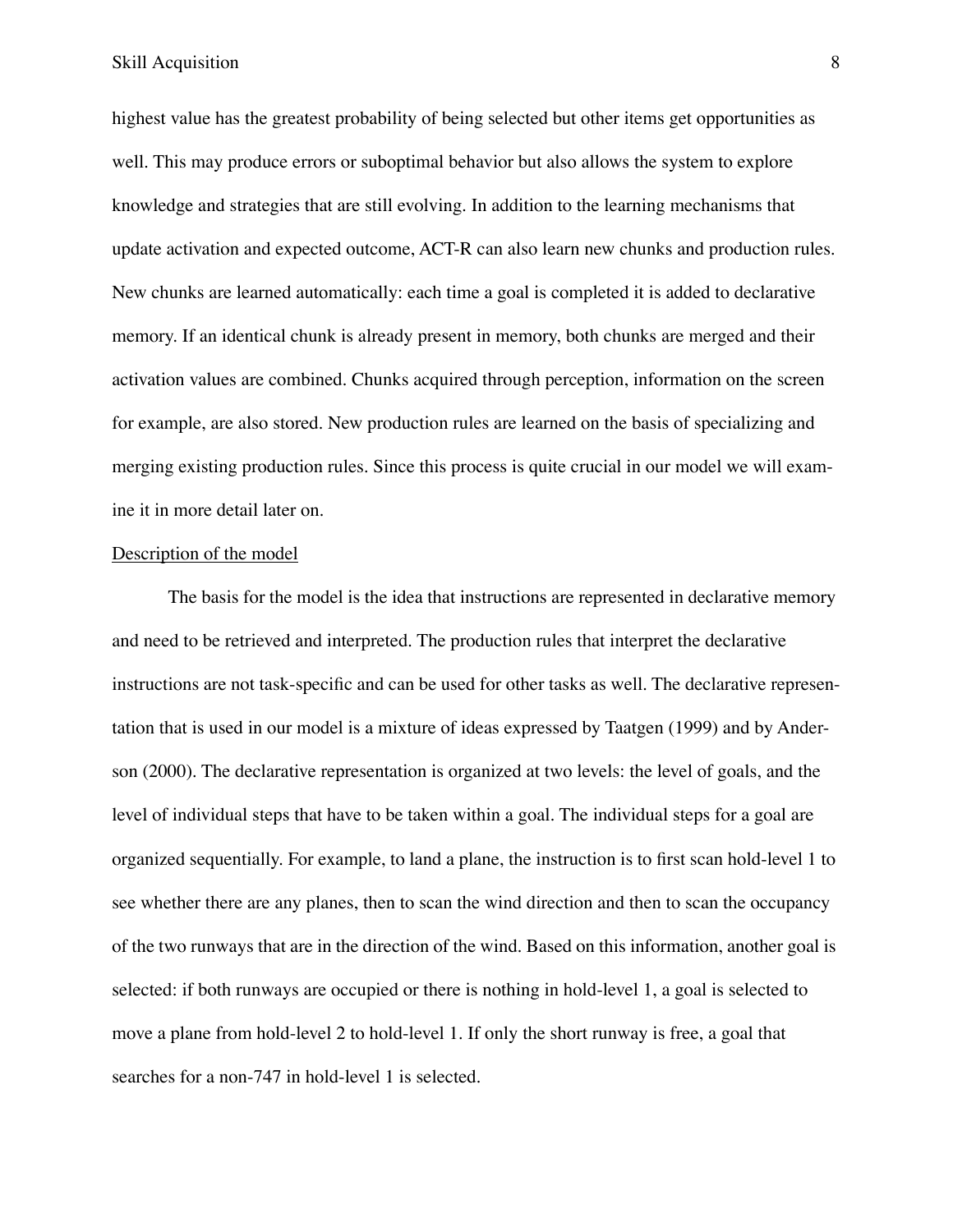Skill Acquisition 9

Below is an example sequence of declarative instructions, which is part of the land-strategy. In this example, land2 and land3 are identifiers for two chunks. The other lines are slots of the chunk with slot-values. Slot-values are usually references to other chunks, so "task land" means that there is a slot called task, which refers to another chunk with identifier land.

| (land2)             | (land3)                |
|---------------------|------------------------|
| isa instruction     | isa instruction        |
| task land           | task land              |
| action scan         | action remember-string |
| arg1 wind-direction | arg1 loc1              |
| arg2 none           | arg2 none              |
| prev land1)         | prev land2)            |

Each instruction refers to the goal it applies to in its task slot (in this case land). It then specifies some action in its action slot. This action may be supplied with additional arguments in the <u>arg1</u> and arg2 slots. These arguments may be constants, for example wind-direction, or maybe refer to information stored or to be stored in the goal, for example <u>loc1</u>. Finally the prev slot links instructions into a list, specifying in this example that land2 follows land1, and land3 follows land2. In this particular example, the scan action in  $land2$  instructs ACT-R to move its eyes to the location on the screen where the wind-direction is displayed, and to perceive what is there. The next instruction, remember-string in land3, instructs ACT-R to store the perceived string in the goal.

Each of these instructions has to be carried out by a set of production rules that interpret these instructions. For example, carrying out a scan instruction involves the following steps, each of which requires its own production rule:

1. A request is made to declarative memory to retrieve the next instruction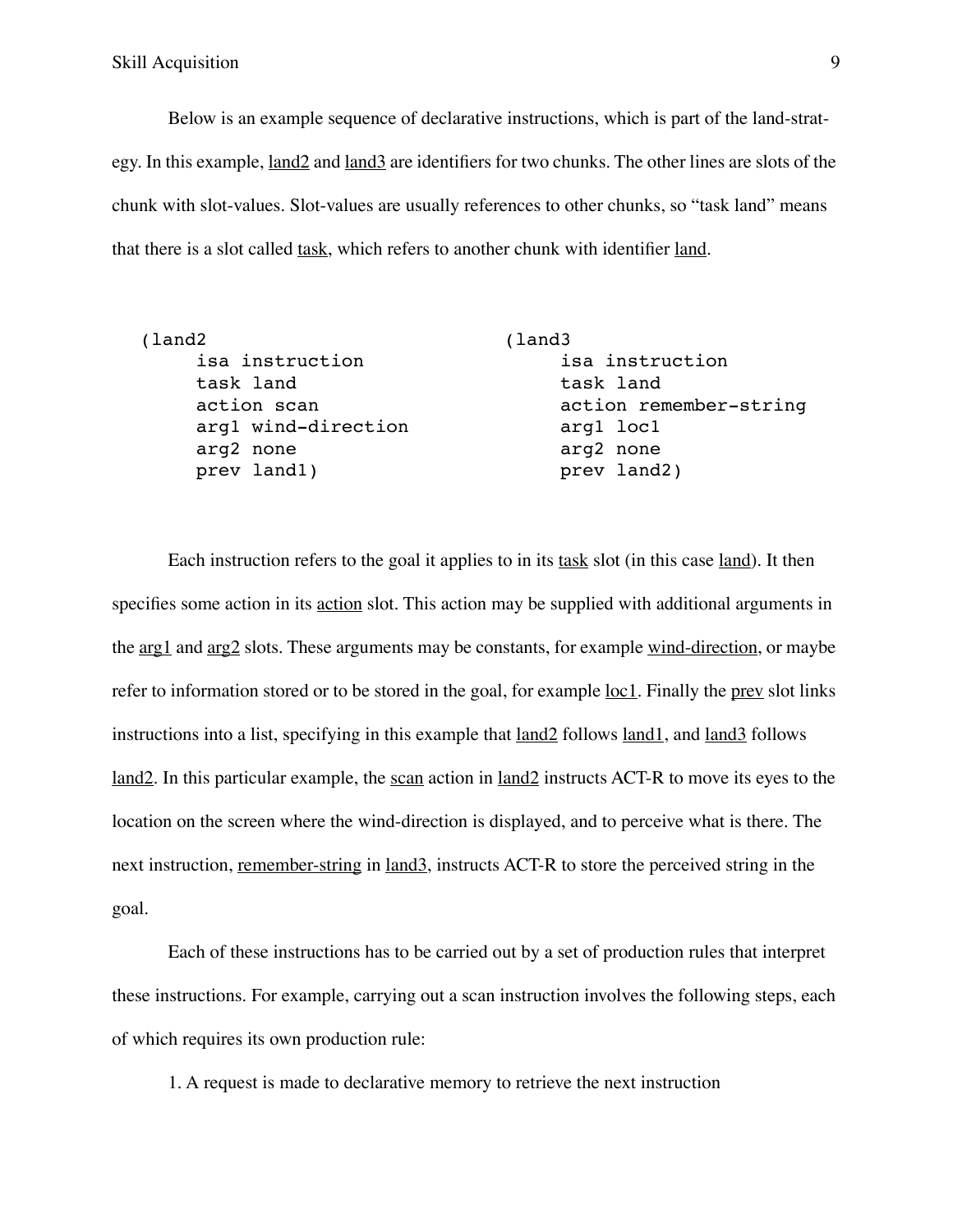2. Once declarative memory produces the instruction, it is stored in the goal

3. A request is made to declarative memory to retrieve the location of the object that has to be perceived

4. Once declarative memory produces the location of the object, a command is issued to the visual system to move the eyes to that location

5. Once the visual system indicates the eyes are at the desired location, a command is issued to the visual system to perceive to object at the current eye location.

The advantage of breaking down an instruction into these steps is that each of the steps is independent of the current task. Initially, all the task-specific knowledge is in declarative memory and all the task-independent knowledge is in procedural memory. As we will see later declarative knowledge will gradually be compiled into procedural knowledge producing task-specific production rules and speeding up the process considerably.

Except for the instructions, other declarative knowledge controls the switching between goals. In general, there is declarative knowledge that specifies what to do when a goal is completed successfully, what to do when a goal fails, and what to do at explicit choice points in a goal. For example, there is a chunk that specifies that if the land goal fails (which happens when it cannot find a plane in hold-level 1), ACT-R should switch to the move goal. There is another chunk that specifies that once the land goal has arrived at the do-landing action, and its arguments are f and f, indicating that both runways are free, ACT-R should switch to the land-f-f goal. Figure 3 shows the full goal structure of the model. Finally, locations of objects on the screen are stored in declarative memory, for example the fact that <u>hold-level-3</u> is in the top-left corner of the screen. The procedural knowledge contains no task-specific rules. It has rules to implement the above goal-switching scheme and can perform the operations in Table 1.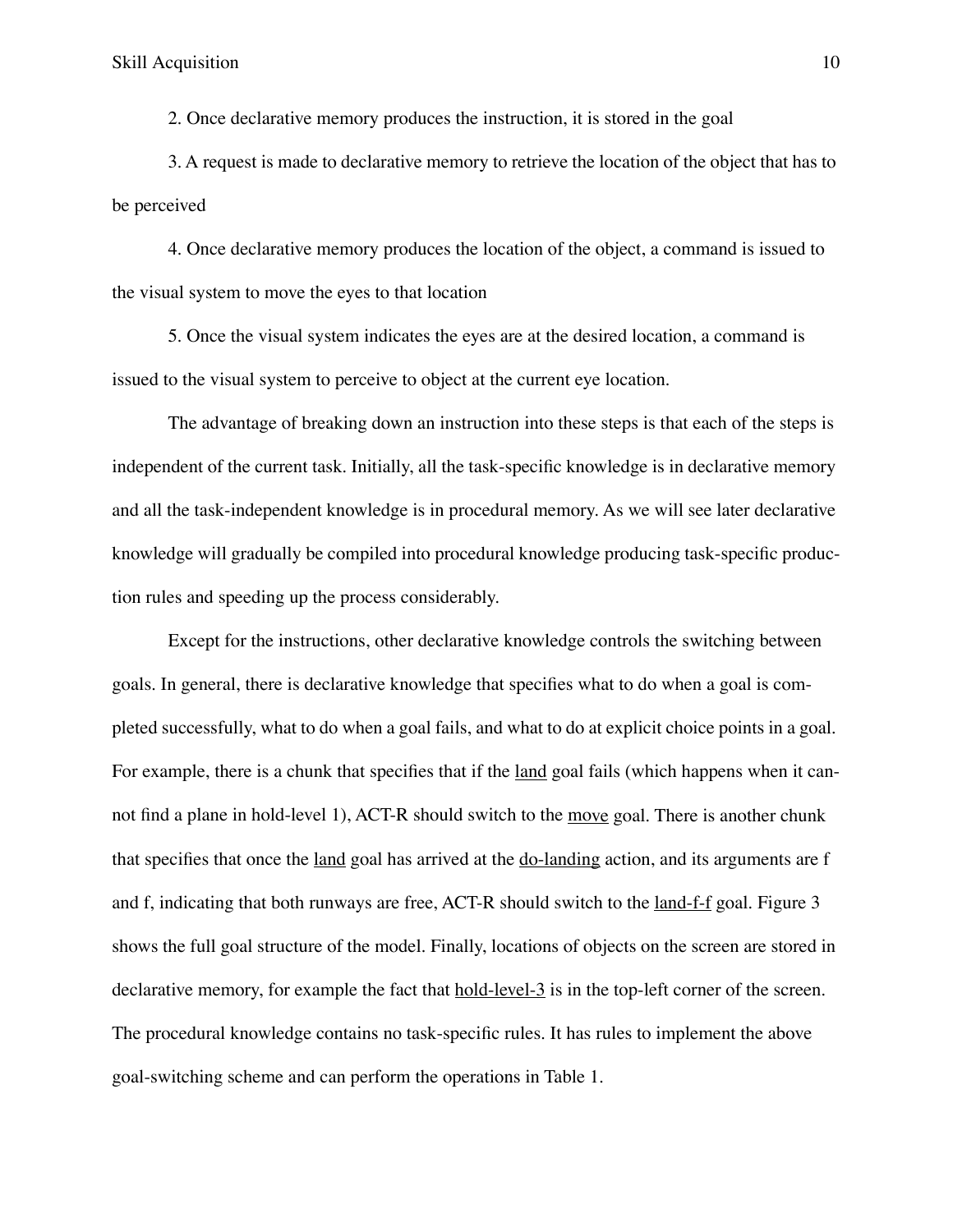It has to be noted that the particular strategy that we use in our model is not the only possible strategy. For example, while our strategy will only get one plane from the queue and will then check whether it is possible to land a plane or move a plane, an alternate strategy is to bring a number of planes from the queue in sequence, speeding up the queuing process but potentially missing landing opportunities. In addition, for some participants declarative strategy will only develop over time. This aspect of the learning is not currently modeled.

An important feature of the model is that it interacts with the experimental software (the version used by Lee & Anderson, 2001, for their experiments) by issuing perceptual and motor commands. When the model runs, the interaction between the model and the experiment can be followed on the screen where a red circle indicates the current focus of visual attention.

#### Important aspects of ACT-R for the KA-ATC model

A central aspect of ACT-R 5.0 is the notion of buffers. ACT-R has a fixed set of buffers that can contain information of a specific type. There is a visual-location buffer that contains the current focus of visual attention, a visual buffer that contains the contents of the currently attended location, a manual buffer that stores the current motor command, etc. Besides buffers that are used for perceptual and motor operations, there is a buffer that contains the current goal, and a buffer that contains the chunk that has been retrieved from declarative memory most recently.

Production rules match the current contents of the buffers on the left hand side and may issue changes to the buffers on their right hand side. These changes have different effects for different buffers. For example, a change in the visual-location buffer will direct visual attention to a new location. A change in the retrieval buffer will issue a new retrieval request to declarative memory, and a change in the manual buffer will indicate a motor command that has to be carried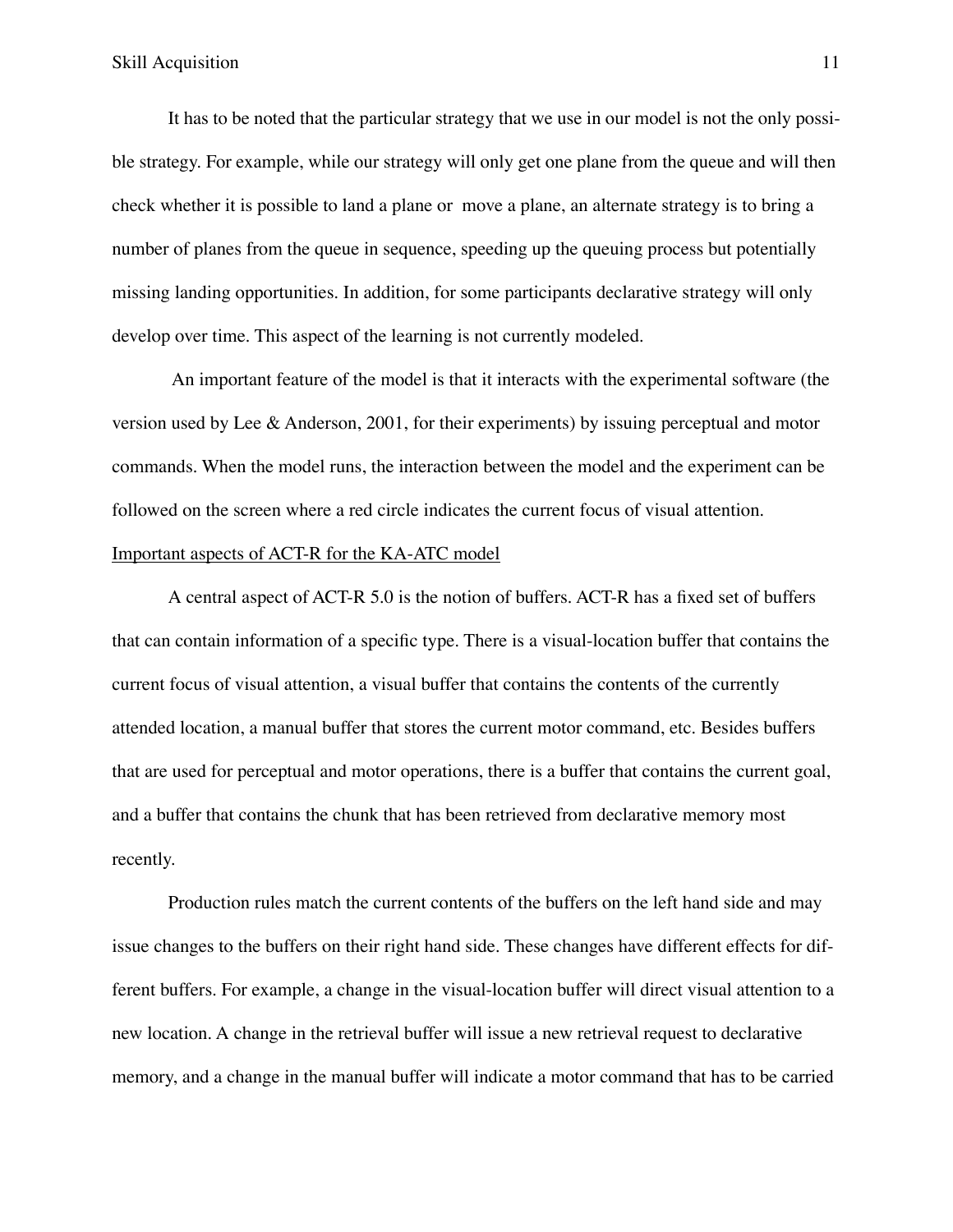out. Changes in the goal may change certain slots of the goal or may replace the current goal with a new goal. If the contents of a certain buffer are replaced by something new, the old contents are stored as a chunk in declarative memory. Although the central core of ACT-R acts serially, the different subsystems, the visual system, declarative memory, the motor system, act asynchronously. For example, while declarative memory is busy with some retrieval, a production rule not involving declarative memory may issue a command to move visual attention to a new location.

#### Production composition

New production rules in ACT-R are learned by combining two rules that fire in sequence into one new rule. But because the power of production rules in ACT-R is constrained by the buffer structure - it is not possible for example to issue two retrieval requests at the same time some method of modification is necessary to produce well formed rules. The prototypical case of production composition is when a first rule issues a retrieval request to declarative memory, and a second rule harvests this information and uses it to take some further action. In order to combine these types of rules, the declarative retrieval has to be factored out of the rule by substituting the variables in both production rules by the content of the retrieval. For example, in the case of scanning the wind-direction, the first two steps

1. A request is made to declarative memory to retrieve the next instruction

2. Once declarative memory produces the instruction, it is stored in the goal

along with the declarative retrieval that states the next action is to scan the wind-direction, are combined into a new rule:

a. Set the action to scan the wind-direction

The next two steps in the process,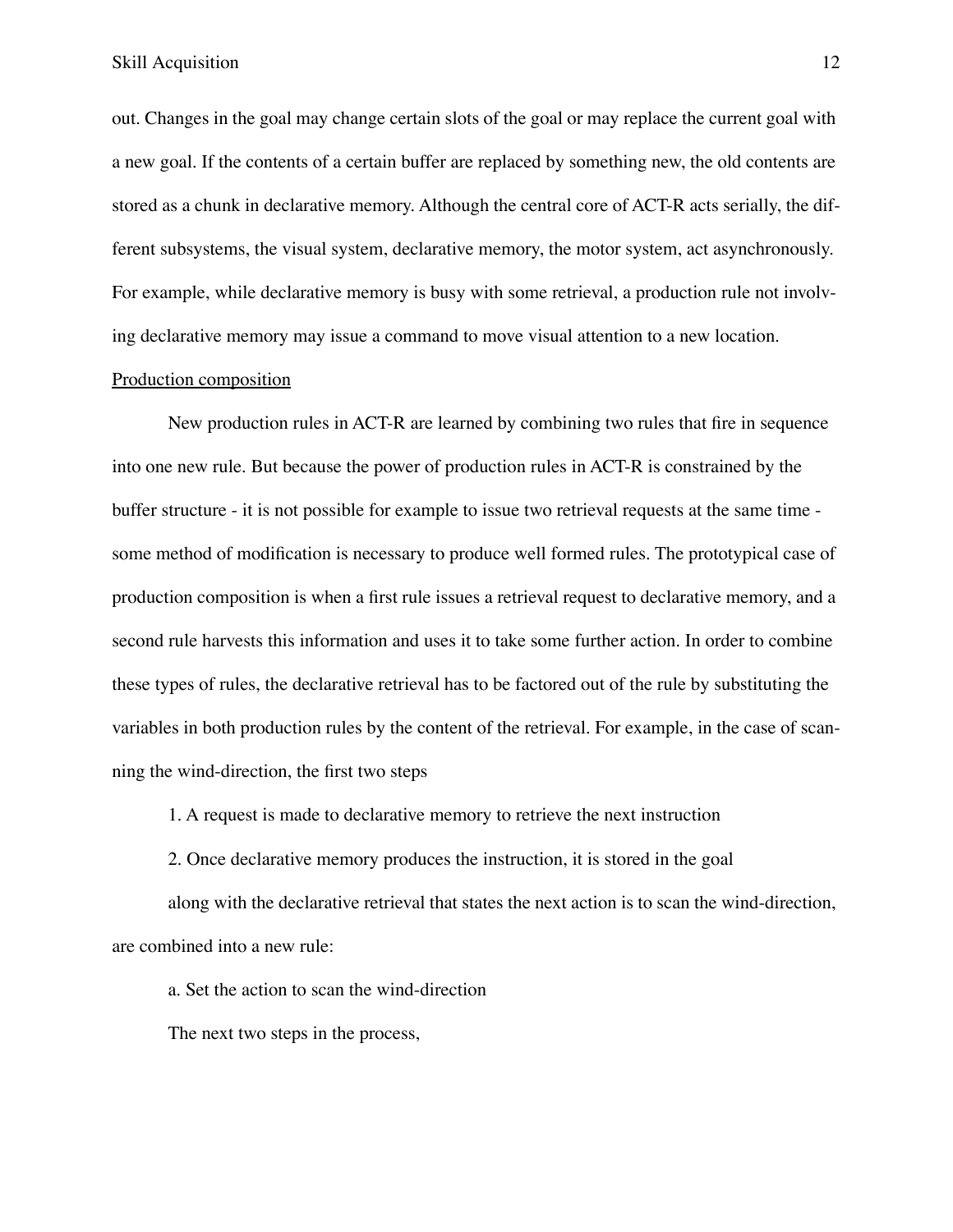3. A request is made to declarative memory to retrieve the location of the object that has to be perceived

4. Once declarative memory produces the location of the object, a command is issued to the visual system to move the eyes to that location

are combined into a new rule:

b. Move the eyes to the location of the wind direction

The 2 new rules are much more efficient than the 4 old rules. Not only is the number of steps decreases from 4 to 2, but also 2 retrievals from declarative memory are save. The 2 new rules can now be combined into 1 new rule:

c. Set the action to scan the wind-direction and move the eyes to the location of the winddirection

This final rule is relatively straight forward as both parent rules do not have any conflicts in their buffer use. As the final action of this rule is to move the eyes to a new location, and the next step in the process is to do something at this new location, no further compilation is possible since ACT-R has to wait for the vision module to complete its action. While it is possible to optimize even more by using the cognitive "slack time", this issue is not explored in the current model.

Production composition has a number of properties that are important to the current model. By substituting declarative retrievals into rules, general production rules are compiled into task-specific rules, and this speeds up the process by reducing the number of production firings. But more importantly, it also reduces the number of retrievals from declarative memory, operations that are generally slow and error-prone. The diminished demand on declarative memory opens the possibility of additional parallelism in the cognitive process.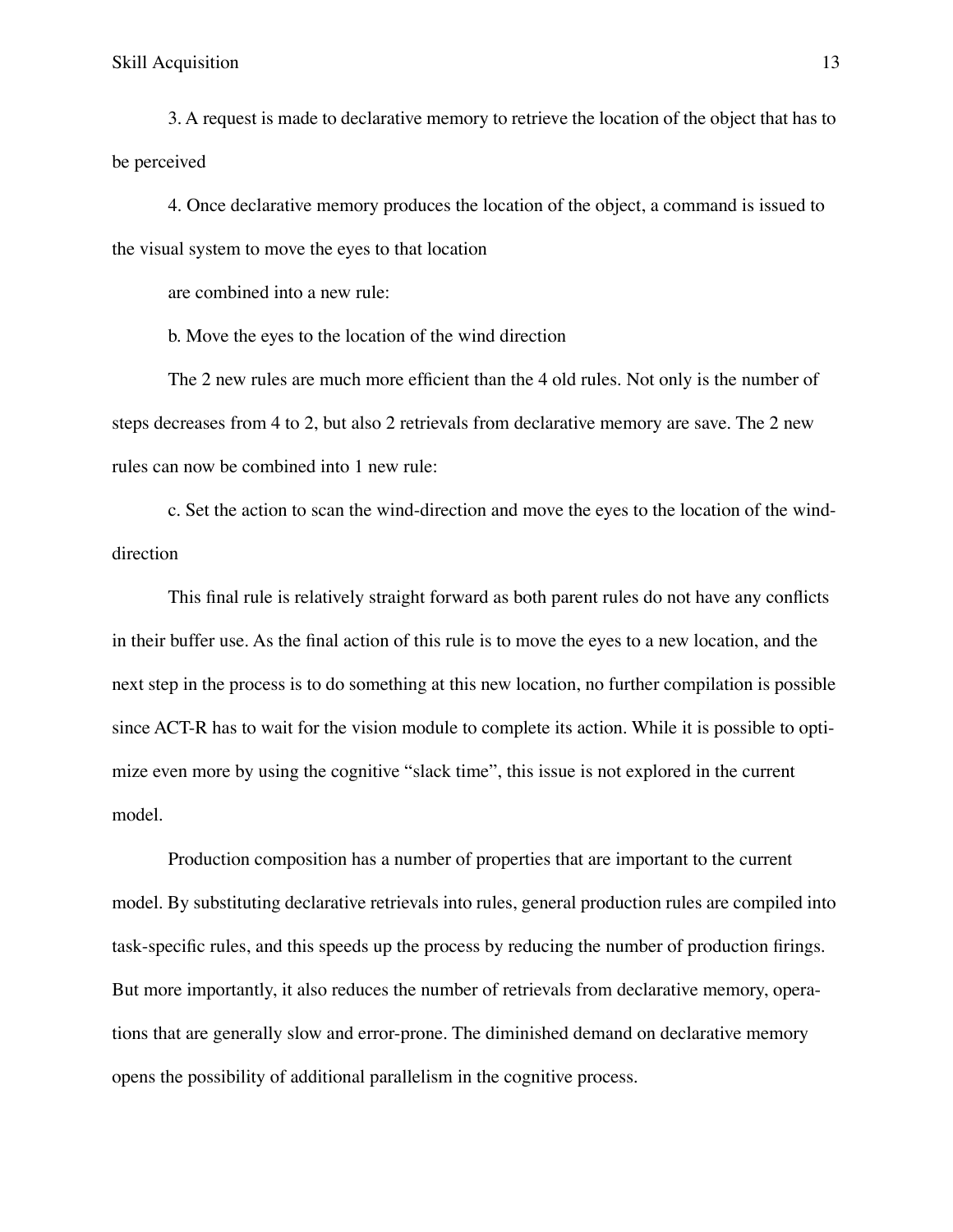New production rules are introduced gradually into the system. Once a new rule is introduced, its expected gain parameters are based on the parameters of the parent rules but with an added penalty. So the new rules start out with a disadvantage, but if they prove to outperform their parents over time their parameters will improve and will eventually win the competition.

#### **COMPARISON**

To judge the accuracy of the model, we compare the model predictions with data from Study 2 in the ONR data set (Ackerman & Kanfer, 1994), as reported in Ackerman (1988). The data from Study 2 were from 65 college undergraduates who completed 27 trials of the KA-ATC task with each trial lasting 10 minutes. For our model comparisons we only use trials 1 through 10, all in the fair-weather condition. We compare the model predictions and the data at 3 levels of detail: (1) overall performance, (2) unit task level performance, and finally (3) keystroke level performance. In order to get model predictions, we ran the model five times for ten trials, and the results were averaged. All ACT-R parameters were set to their default values.

#### Overall performance

As a measure for overall performance we take the number of planes that are landed within a 10 minutes trial. Figure 4 shows the data and the predictions of the model. Initially, the model outperforms the participants by almost a factor of two. But after a few trials, the match between model and data is quite good ( $\mathbb{R}^2 = 0.97$ ). The initial advantage of the model is probably due to the fact that it has all the declarative knowledge it needs to do the task, while participants still have to gather some of the information. For example, Lee and Anderson (2001) attributed most of the initial speedup of participants to the fact that they started to learn where all the visual information on the screen is located, so that unnecessary eye-movements can be avoided. The present model initially has all the visual locations in declarative memory and does not need to search for them.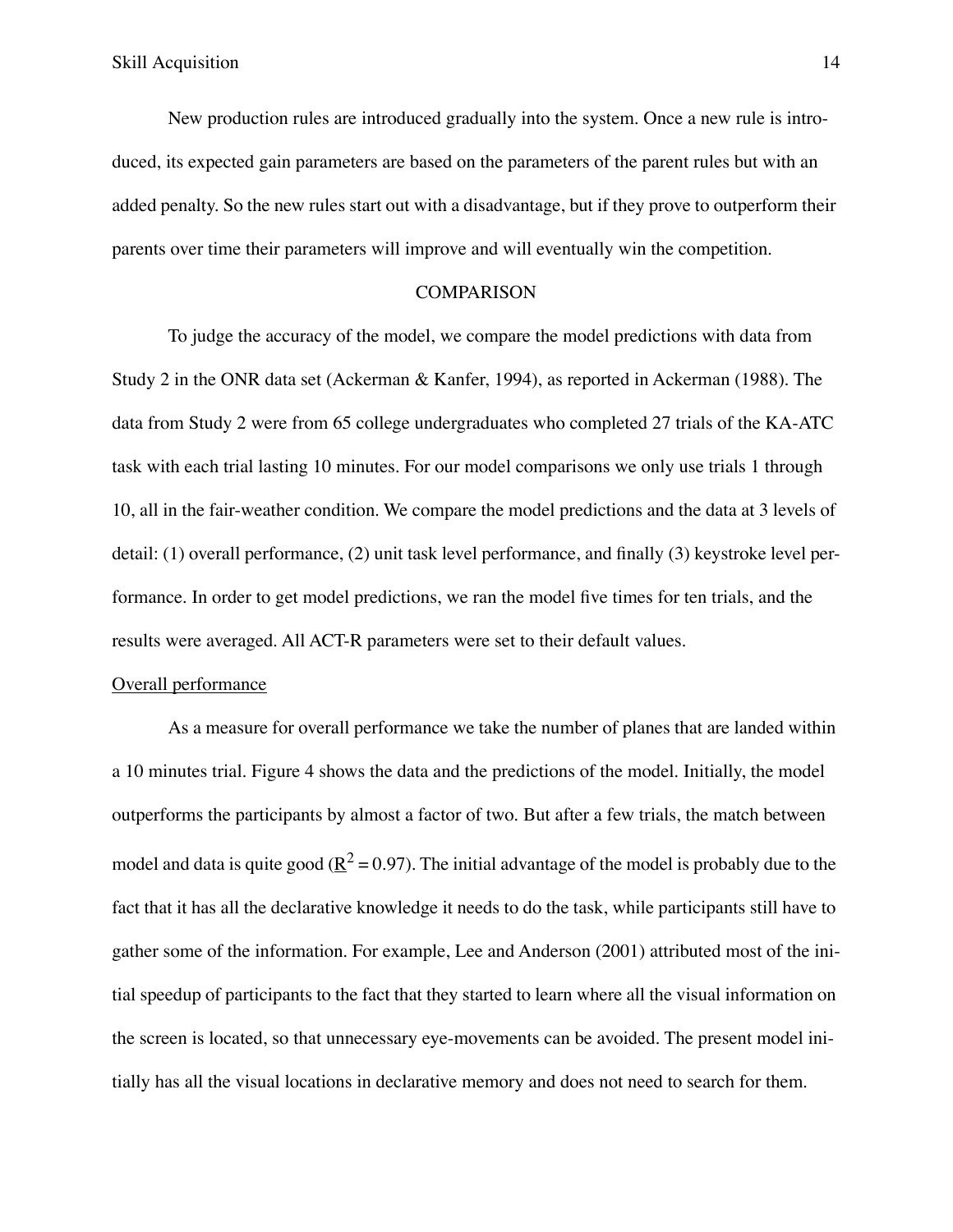Also, the model starts out with a reasonably efficient strategy in declarative memory, which may be true for some of the participants but certainly not for all of them.

#### Performance at the unit task level

As has been indicated in the task analysis, 3 main unit tasks can be identified: landing a plane, moving a plane between hold levels, and getting a plane from the queue. Figure 5 shows the results of experiment and the model predictions for the time it takes to complete each of the 3 unit tasks. As can be seen, while the fit between the model and the data for the land unit task is very good ( $\underline{R}^2 = 0.98$ ), the model is generally slower than the participants in the experiment for the remaining 2 unit tasks. This is especially true for the move unit task where, apart from the first trial, the model is much slower. This mismatch can probably be explained by two factors. First, the strategy used by the model is to check whether a landing is possible before attempting a move unit task, and hence the model will never do consecutive move unit tasks without checking the wind direction and the occupancy of the runways first. Second, the model only uses a few move unit tasks in each trial. It only uses moves planes in the hold to clear the initial contents of hold levels 2 and 3, and only moves new planes from the queue into hold level 1. As a consequence, its experience with the move unit task remains limited while participants using other strategies may gain more experience with this particular unit task. For the queue unit task, apart from the initial trial, the participants are slightly faster than the model ( $R^2 = 0.91$ ). This may again be due the model only doing a queue unit task after checking the unavailability of other options, i.e. land and move unit tasks. Nevertheless the match is quite reasonable especially since we are using the default ACT-R parameters.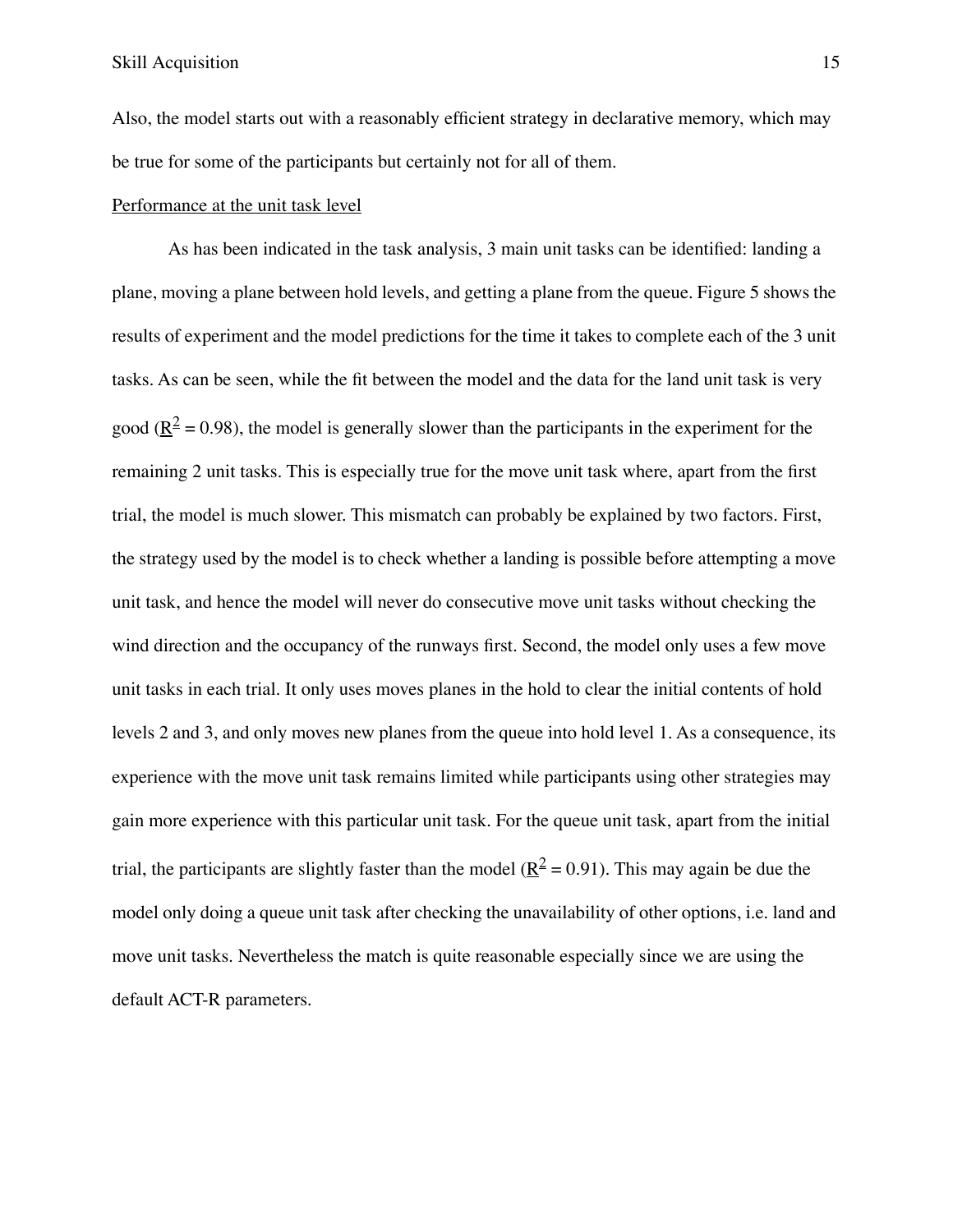#### Performance at the keystroke level

With respect to analyzing the performance at the keystroke level, we limit ourselves to the land unit task since this is the most complicated of the unit tasks. As discussed previously, there are 6 types of keystroke level goals for the land unit task: find plane, move to plane, select plane, find runway, move to runway, and select runway. Figure 6 shows the time to complete these keystroke level goals for both the data and the model ( $R2 = 0.87$ ). If we compare the predictions of the model and the performance of the participants, the qualitative pattern is the same. That is, the keystroke times are in the right order, the slowest keystrokes for the model also being the slowest keystrokes for the participants, and also the learning patterns are very similar. The main discrepancy between the model and the data is the scale: the model is slower, particularly for the more "cognitive" keystrokes like finding and selecting a plane. This may seem odd because at the unit task level the model predicted the data quite accurately. One explanation for this is that the model does not make many unnecessary keystrokes while participants do. For example, if a participant moves the arrow a couple of keystrokes towards a certain plane and then decides to select another plane, the finding of the second plane is actually counted as "move to plane". In this sense, the "find a plane" latencies are diluted into other categories of keystrokes, mainly "move to plane" keystrokes, where the model is actually faster than the participants. Again this reflects the fact that the model already starts out with an accurate representation of what to do in the task whereas participants sometimes still have to find out at the time of the task.

#### **CONCLUSION**

Production composition is a powerful mechanism that combines task-specific declarative knowledge and general procedural knowledge into task-specific production rules. Although this has not been explored in the present model, production composition can incorporate experiences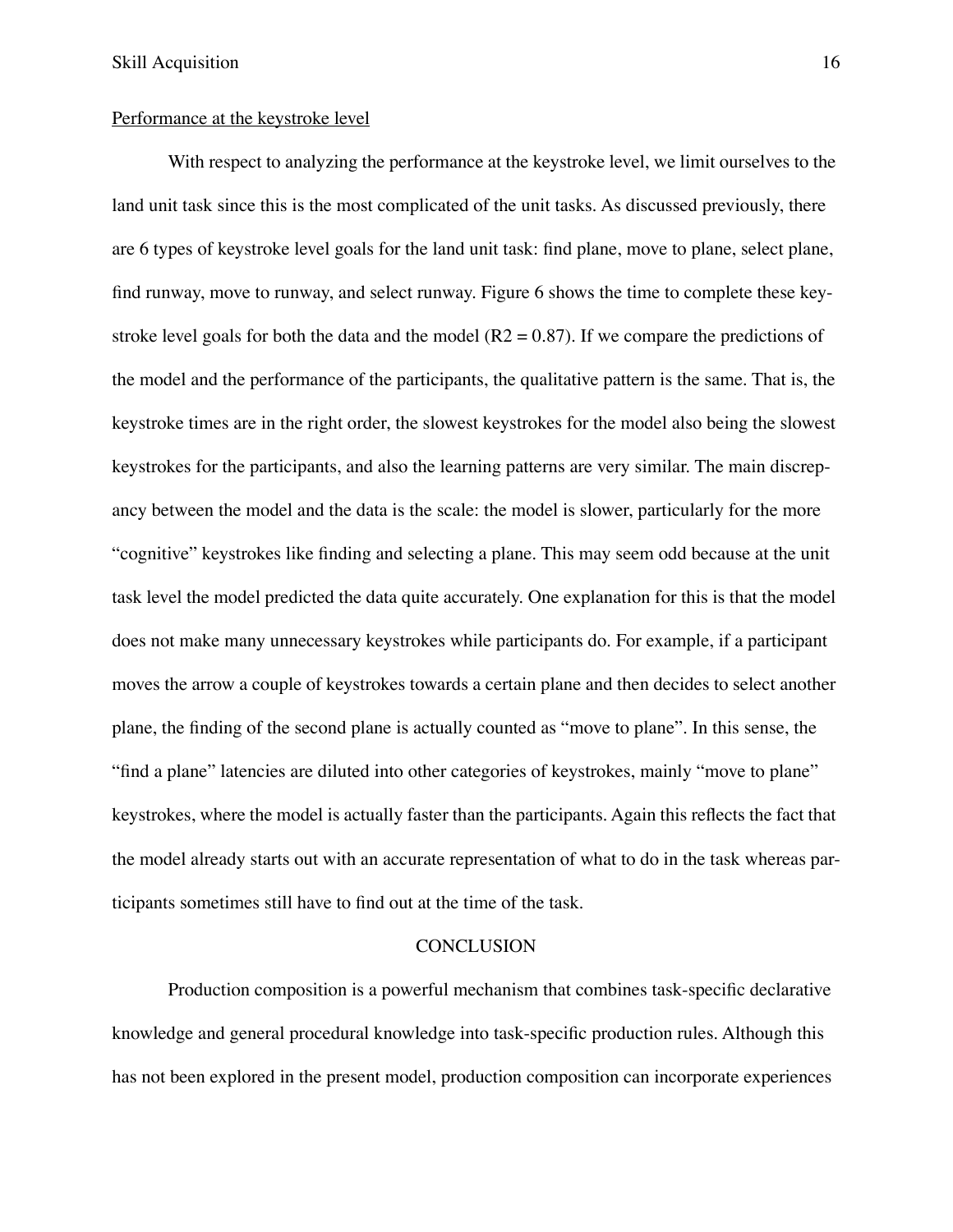gained during task performance. Taatgen (2001a) showed some examples of this in an earlier ACT-R model in which illegal weather/plane/runway combinations were remembered by the model and later compiled into rules that tried to avoid these combinations.

Another aspect of learning in the KA-ATC task that is not fully explored by the present model is the tight interleaving of perceptual, motor and declarative processes. The model has no strategies to use cognitive "slack time", i.e. periods of time when it is waiting for one of the external actions to finish (e.g., moving the eyes, pushing a key, retrieving something from memory). Such integration is necessary (Lee & Anderson, 2000) if the model is to reach the level of performance of the participants after 18 trials. But since the decision to use of slack time has to be fast, it has to be composed into production rules to be useful. This points to production composition as the potential learning mechanism.

In addition, the model does not fully match the data in that it already starts out with a complete strategy for doing the task. Although participants can be assumed to pick up some of this knowledge during the presentation of the instructions, it is safe to assume that they still have some discovery to do during the task, such as finding locations on the screen (Lee & Anderson, 2001). The fact that this strategy-discovery phase is not modeled also prevents the model from capturing the individual differences in strategy, as pointed out by John and Lallement (1997). They not only found that participants start out with different strategies but also that they change strategies during the task. Despite the lack of strategy evolution in our model, it does show one strategic transition: in the first few trials the model uses what John and Lallement call a sequential strategy: get one plane from the queue, land it, repeat. After practice, however, this changes into an opportunistic strategy: try to keep hold level 1 filled with planes but give priority to landing planes. The model's explanation is simple: at first the model can't keep up with the planes that are landed on the run-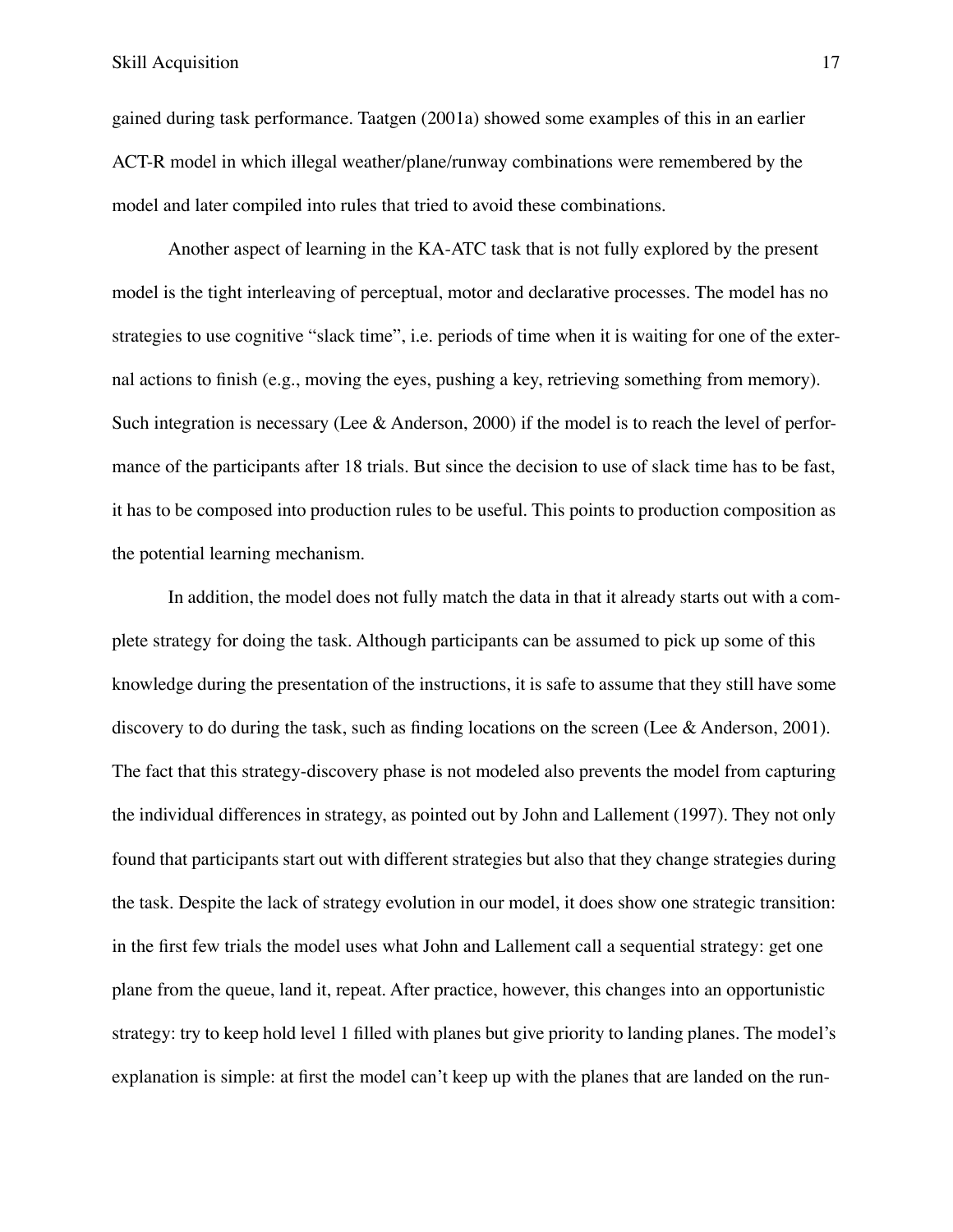way, so when it gets a plane from the queue there is a runway available to land it. With practice the model becomes faster so it is able to get more planes from the queue than it can land thereby filling up hold level 1.

A point of critique on the ACT-R theory is that it has too many free parameters that enable people to model any data they wish. In ACT-R 5.0, care has been taken to fix the value of most of the free parameters. The added constraint that the model has to interact with the actual interface, constrained by empirical knowledge embodied in the visual and motor system, prevents easy adjustments to the model to match the data. We therefore chose to base our model solely on default values for parameters and have not taken any additional steps to optimize them to fit the data.

Despite the fact that the model does not fully capture the strategy and tight perceptual and motor integration aspects discussed above, it can be extended to incorporate them. For example, the use of slack time can potentially be modeled by incorporating production rules that act in periods of slack time. In addition, other strategic knowledge can be added to the model to search for certain information on the screen instead of already incorporating it in the initial declarative knowledge. Finally, knowledge can be added to memorize experience and retrieve it at the appropriate moment. What the model currently lacks is general procedural knowledge, in order to provide even better account of the data. Regardless, production composition has been shown to be a compelling mechanism for modeling learning in the KA-ATC task.

#### REFERENCES

Ackerman, P. L. (1988). Determinants of individual differences during skill acquisition: Cognitive abilities and information processing. Journal of Experimental Psychology: General, 117, 288-318.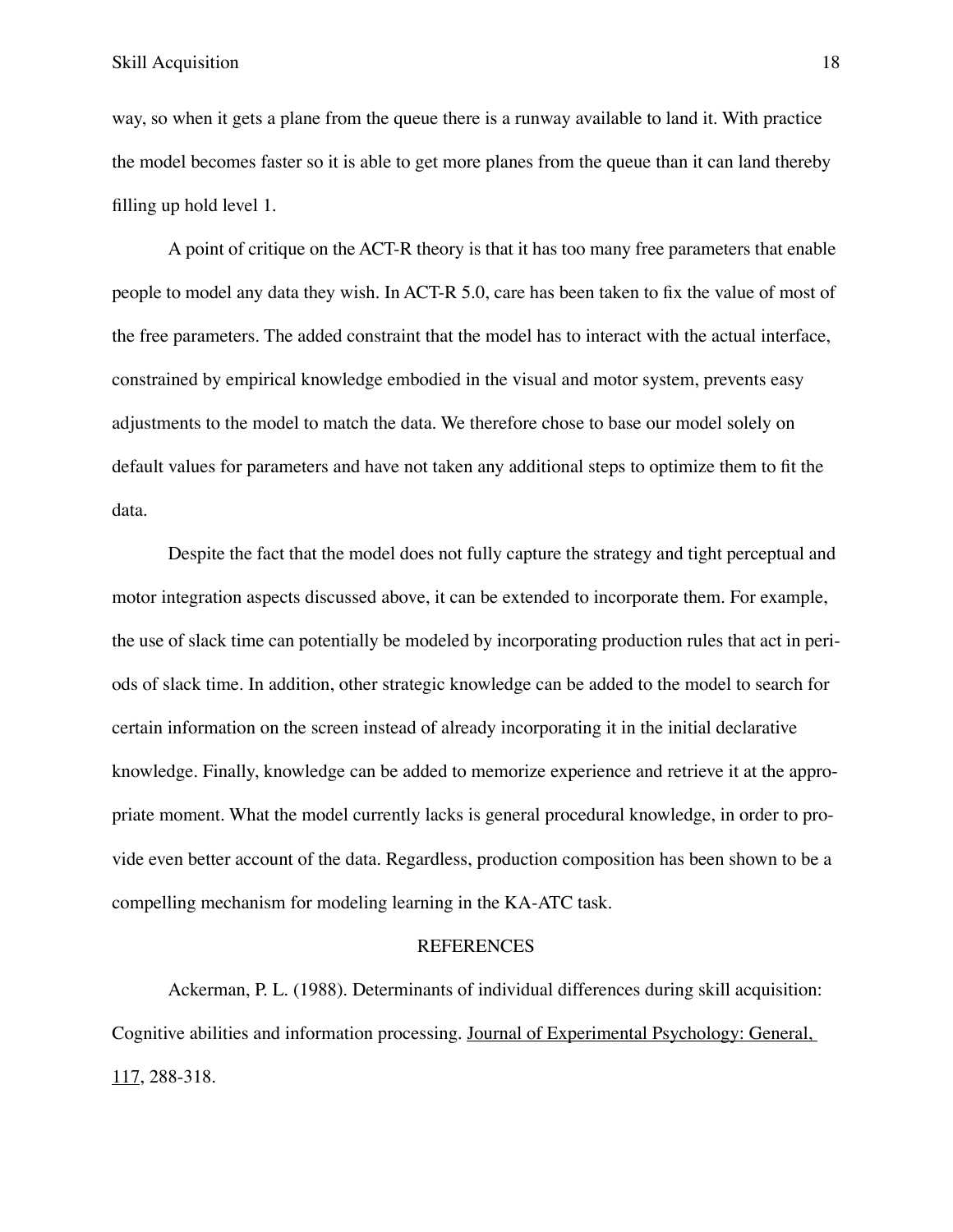Ackerman, P. L., & Kanfer, R. (1994). Kanfer-Ackerman air traffic controller task© CD-ROM database, data collection program, and playback program. Office of Naval Research, Cognitive Science Program.

Anderson, J. R. (1982). Acquisition of cognitive skill. Psychological Review, 89, 369-406.

Anderson, J.R. (1990). The adaptive character of thought. Hillsdale, NJ: Erlbaum.

Anderson, J. R. (2000). Learning from instructions. Proceedings of the Seventh Annual

ACT-R Workshop. Carnegie Mellon University. Pittsburgh, PA.

Anderson, J.R., & Lebiere, C. (1998). The atomic components of thought. Hillsdale, NJ: Erlbaum.

Byrne, M. D., & Anderson, J. R. (1998). Perception and Action. In J. R. Anderson & C.

Lebiere (Eds.), The atomic components of thought (pp. 167-200). Mahwah, NJ: Erlbaum

Card, S. K., Moran, T. P., & Newell, A. (1983). The psychology of human-computer interaction. Hillsdale, NJ: Erlbaum.

Fitts, P.M. (1964). Perceptual-motor skill learning. In A.W. Melton (Ed.), Categories of human learning. New York, NY: Academic Press.

Newell, A. (1990). Unified theories of cognition. Cambridge, M.A.: Harvard University Press.

Newell, A., & Rosenbloom, P. S. (1981). Mechanisms of skill acquisition and the law of practice. In J. R. Anderson (Ed.), Cognitive skills and their acquisition (pp. 1-55). Hillsdale, NJ: Erlbaum.

John, B.E. & Lallement, Y. (1997). Strategy use while learning to perform the Kanfer-Ackerman air traffic controller task. In M.G. Shafto & P. Langley (Eds.), Proceedings of the Nine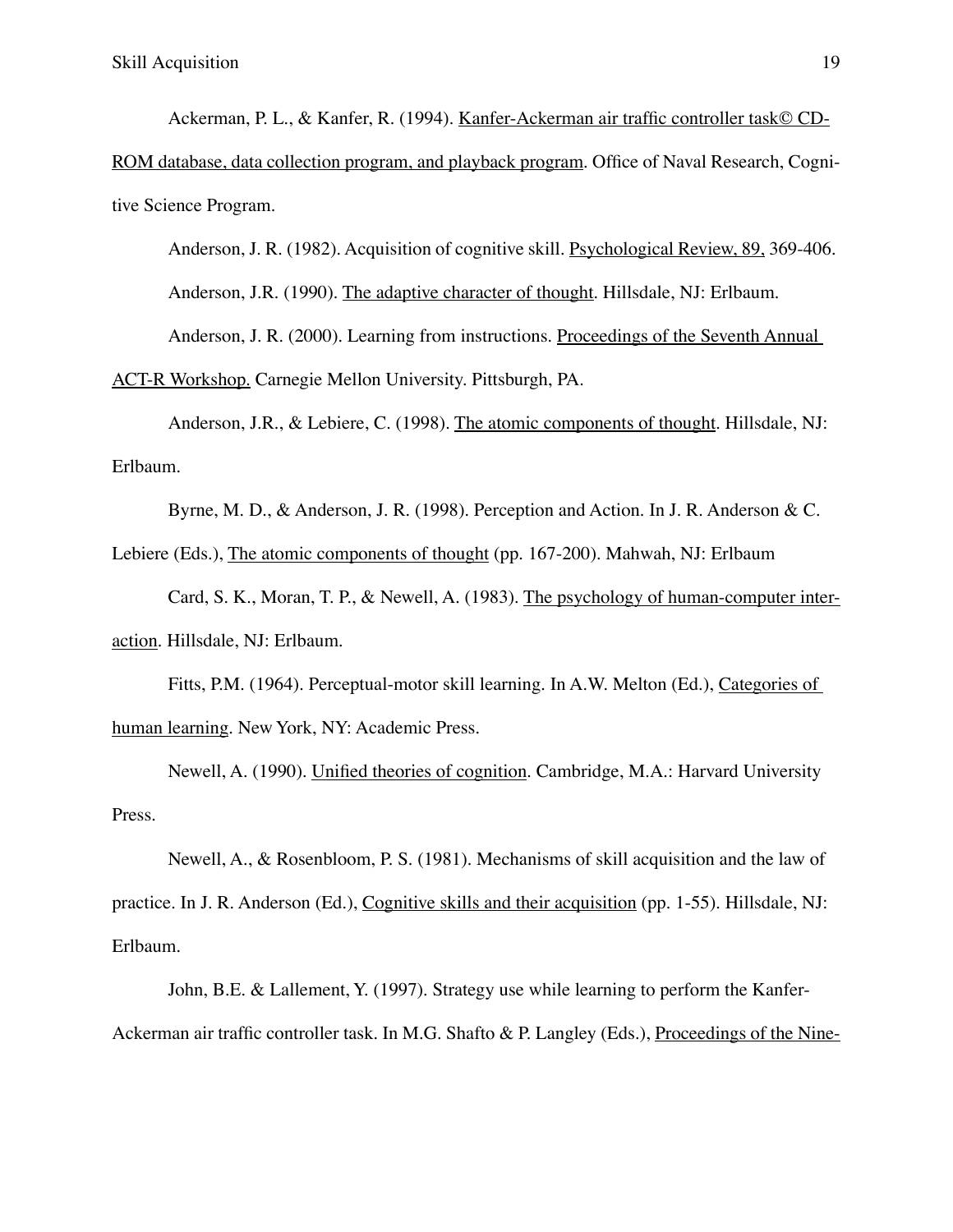teenth Annual Conference of the Cognitive Science Society (pp. 337-342). Mahwah, NJ: Erlbaum.

Lee, F.J. & Anderson, J.R. (2000). Modeling Eye-Movements of Skilled Performance in a Dynamic Task. In N.A. Taatgen, & J. Aasman (Eds.), Proceedings of the Third International Conference on Cognitive Modeling. Veenendaal, The Netherlands: Universal Press.

Lee, F.J. & Anderson, J.R. (2001). Does learning a complex task have to be complex? A Study in Learning Decomposition. Cognitive Psychology, 42, 267-316.

Taatgen, N.A. (1999). Learning without limits. Ph.D. Thesis, University of Groningen, The Netherlands.

Taatgen, N.A. (2001a). A model of individual differences in learning Air Traffic Control.

In E.M. Altmann, A. Cleeremans, C.D. Schunn, & W.D. Gray (Eds.), Proceedings of the Fourth

International Conference on Cognitive Modeling. Mahwah, NJ: Lawrence Erlbaum Associates.

Taatgen, N.A. (2001b). Extended the past tense debate: a model of the German plural. In

K. Stenning & J. Moore (Eds.), Proceedings of the Twenty-Third Annual Meeting of the Cognitive Science Society. Mahwah, NJ: Erlbaum.

Taatgen, N.A. & Anderson, J.R. (submitted). Why do children learn to say "Broke"? A model of the past tense without feedback. Submitted to Cognition.

van Rijn, H., van Someren, M, & van der Maas, H. (submitted). Modeling developmental transitions on the balance scale task.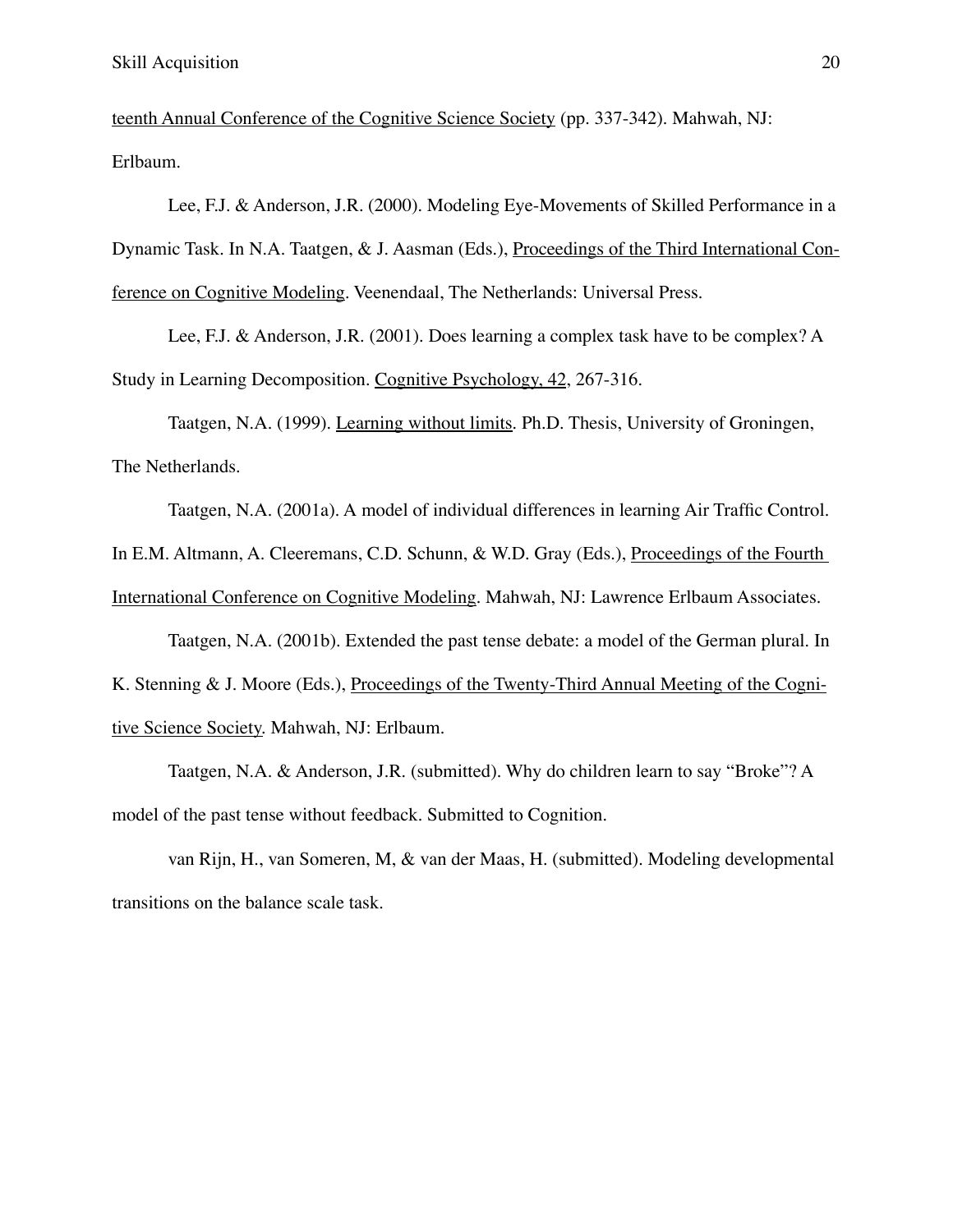Table 1.

Operations that can be performed by task-independent procedural knowledge

| Operation                                          | Description                                                                                                                                                                                                                                                                                                                                   |
|----------------------------------------------------|-----------------------------------------------------------------------------------------------------------------------------------------------------------------------------------------------------------------------------------------------------------------------------------------------------------------------------------------------|
| Scan<br>Scan-seek<br>Scan-empty                    | The scan operations move visual attention to a certain region on the<br>screen, focus on an object in that region, and perceive that object. Scan-<br>seek will only focus on objects that have not been recently attended, and<br>Scan-empty will focus on empty space instead of text (necessary to find<br>empty slots in the hold-levels. |
| Remember-loc<br>Remember-string<br>Remember-status | The remember operations store information from the current visual loca-<br>tion or object in the goal. Remember-loc stores the current visual loca-<br>tion. Remember-string parses the currently attended word and stores it in<br>the goal. Remember-status parses a runway-string and stores its status<br>(free or occupied) in the goal. |
| Press-enter<br>$Press-F1$                          | Operations to press the $\Box$ and <b>F1</b> keys, respectively.                                                                                                                                                                                                                                                                              |
| Move-to-loc                                        | Operation to move the cursor to a specified position on the screen by<br>repeated pressing of the arrow keys.                                                                                                                                                                                                                                 |
| Compare-restart                                    | Compare whether the two arguments of the action are equal. If this is the<br>case, restart the present goal, else continue. This operation is used in<br>combination with scan-seek to find a non-747 in hold-level 1.                                                                                                                        |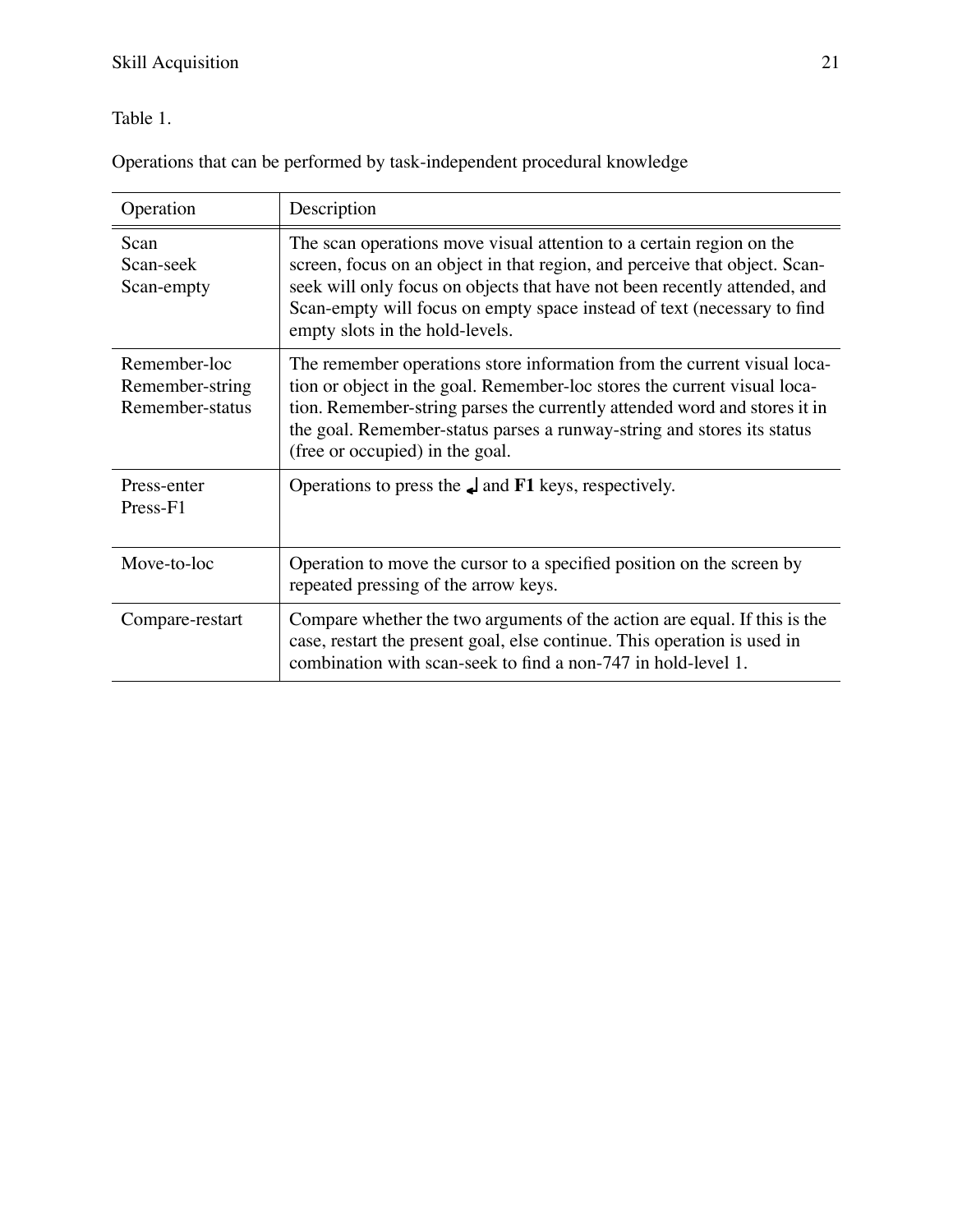### Figure Captions

Figure 1. The Kanfer-Ackerman Air Traffic Controller Task.

Figure 2. A hierarchical task decomposition of the Kanfer-Ackerman ATC task.

Figure 3. Structure of the goals used by the model.

Figure 4. Number of planes landed by the participants and the model.

Figure 5. Unit task performance by the participants and the model for (a) land unit task,

(b) move unit task, and (c) queue unit task.

Figure 6. Keystroke level performance on the landing unit task of the participants (top) and the model (bottom).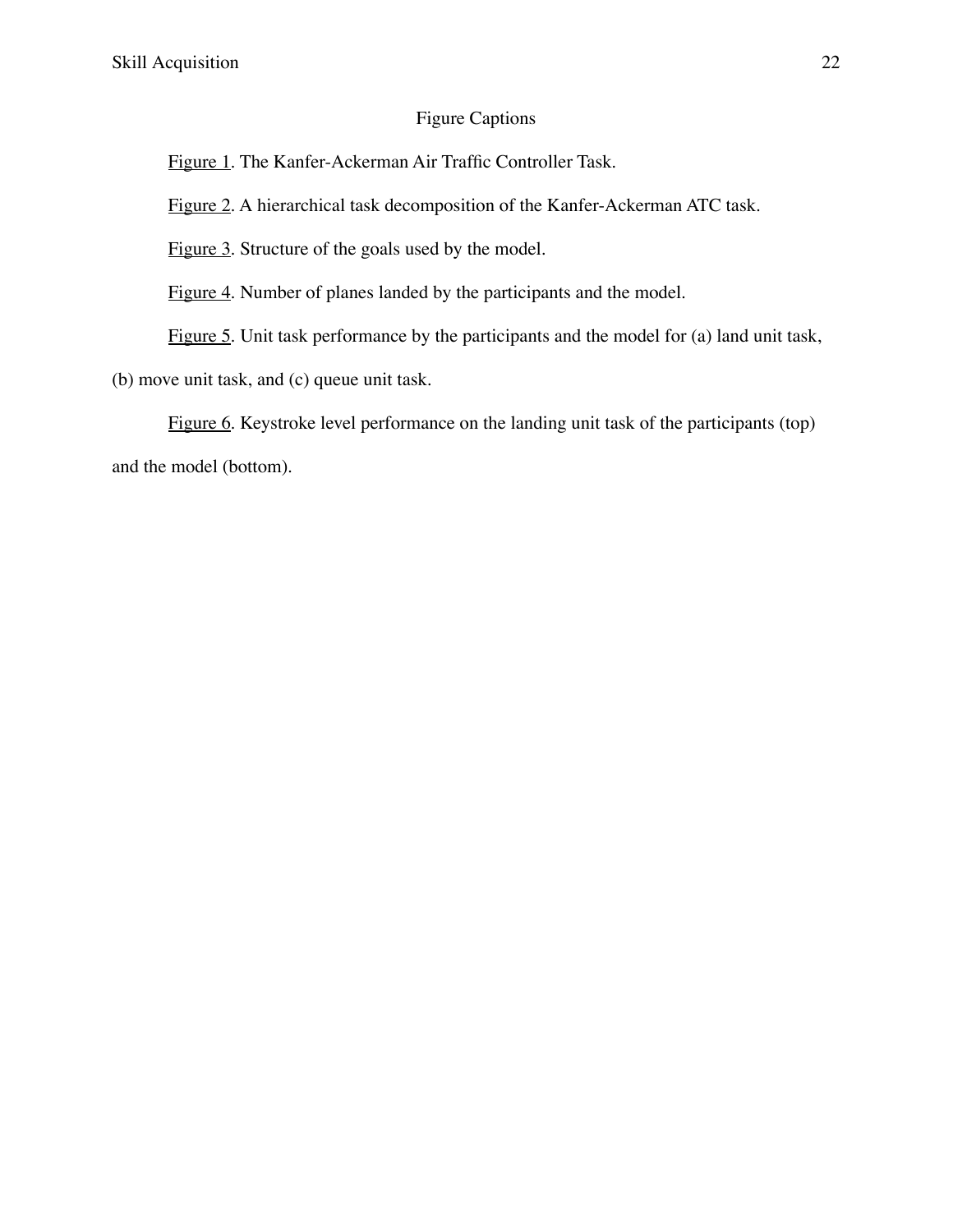Figure 1.

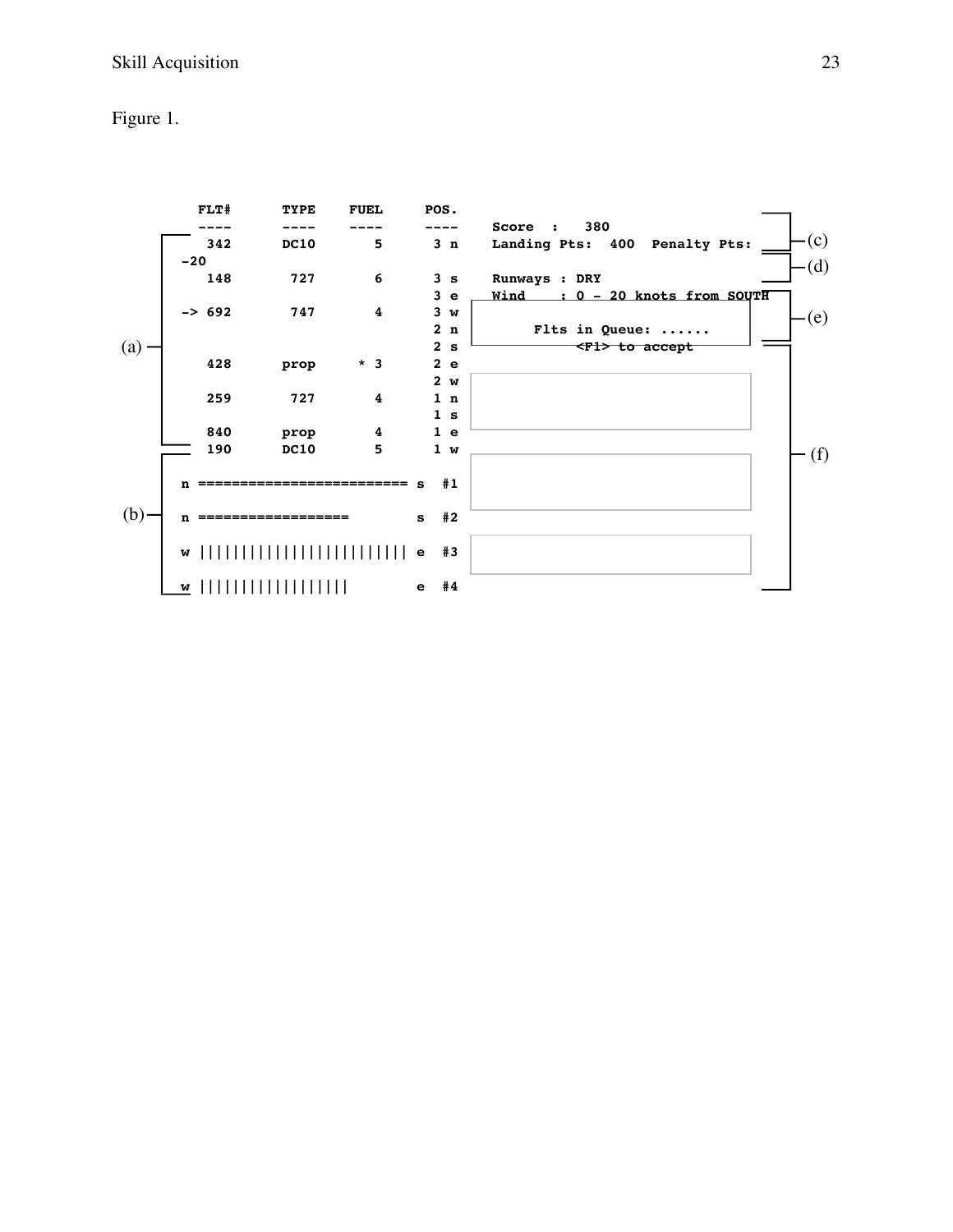## Figure 2.

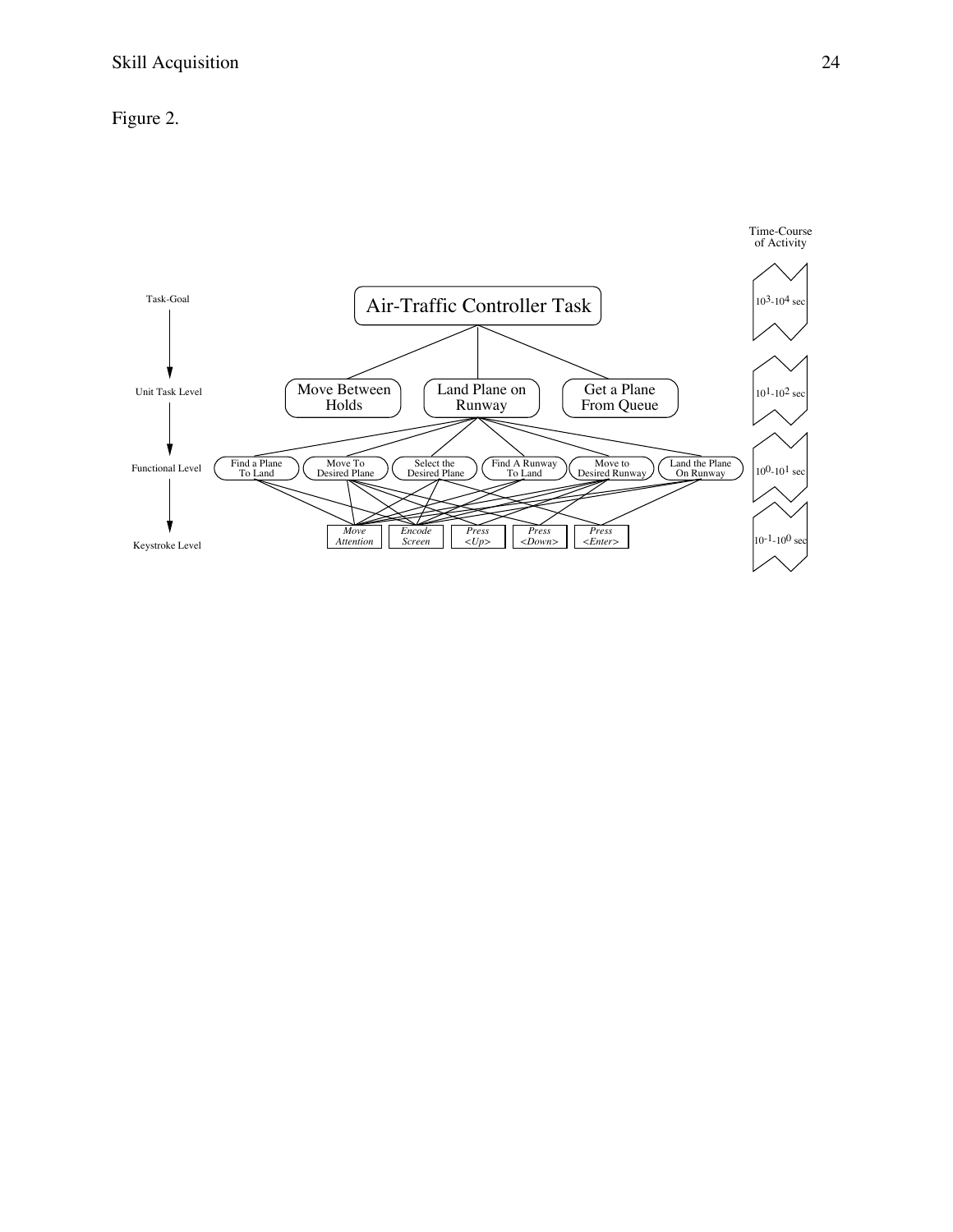## Figure 3.

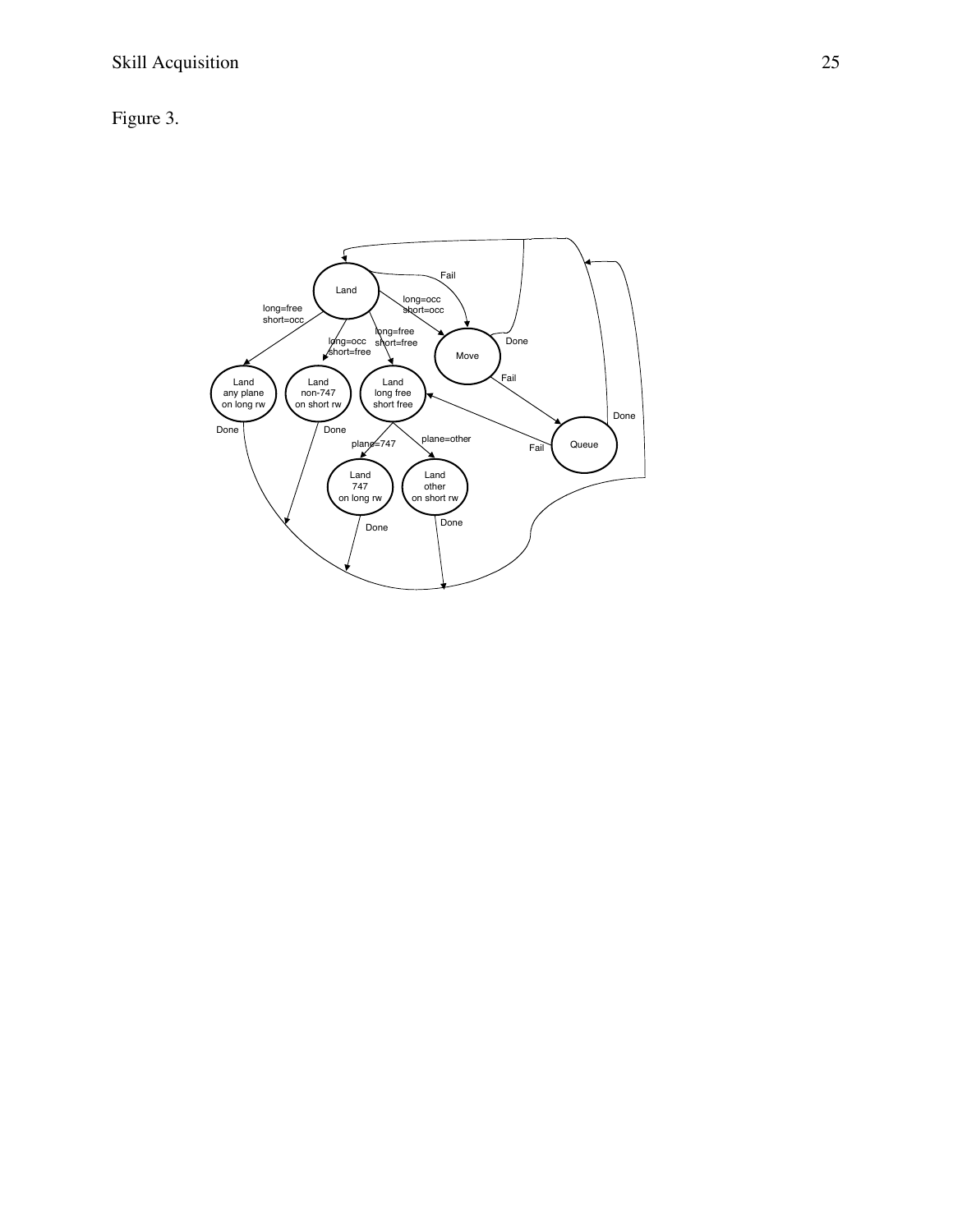Figure 4.

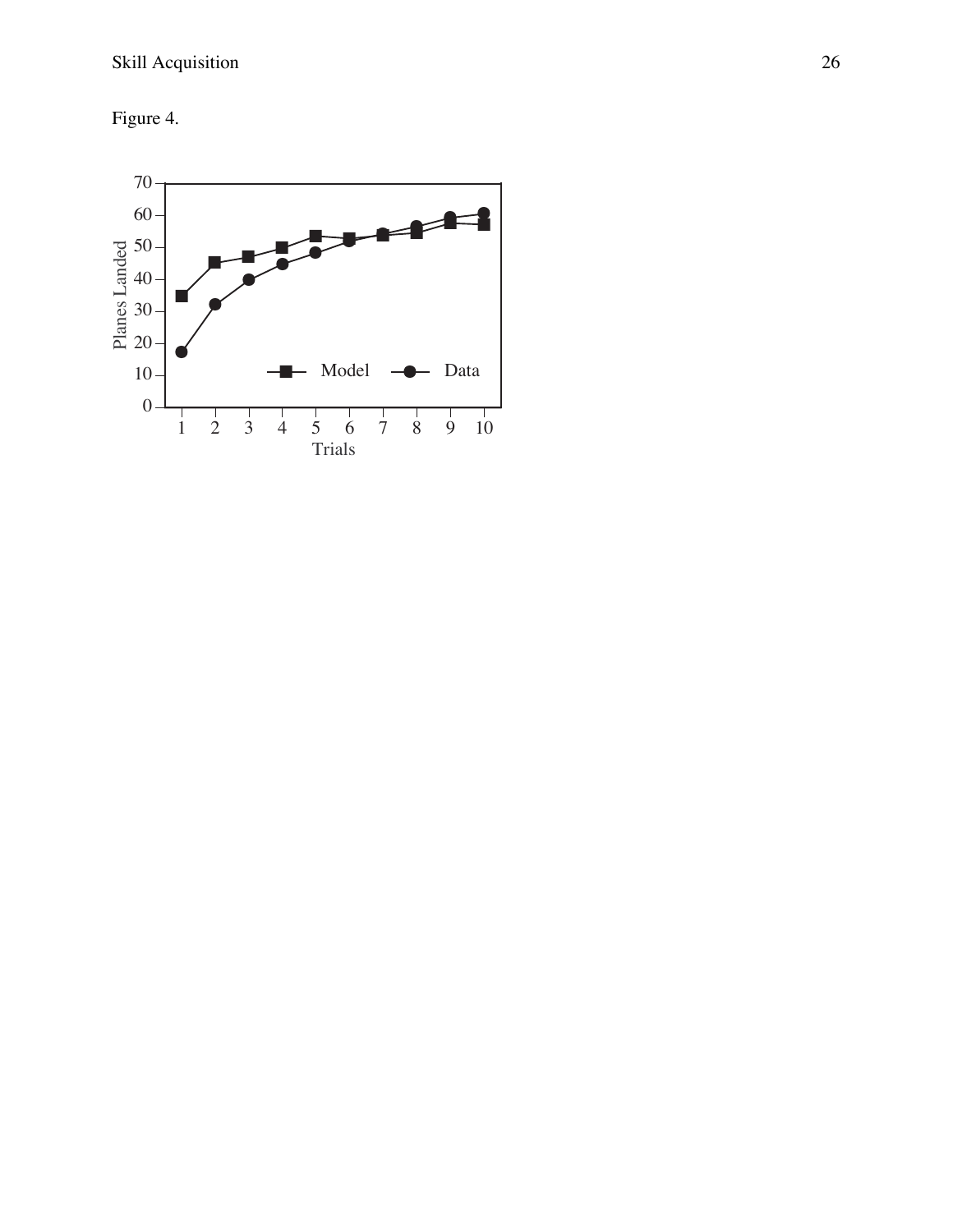Figure 5

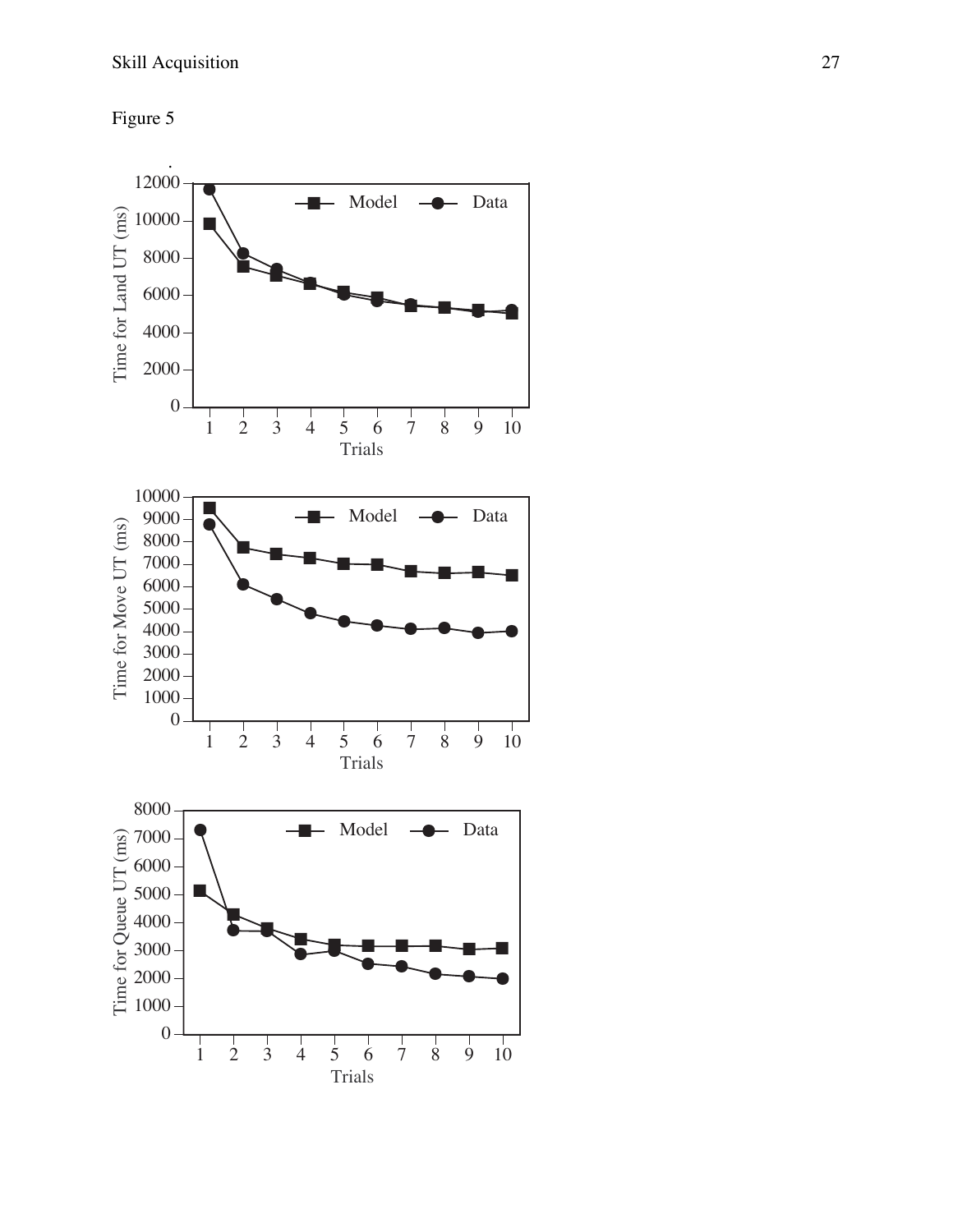Figure 6.